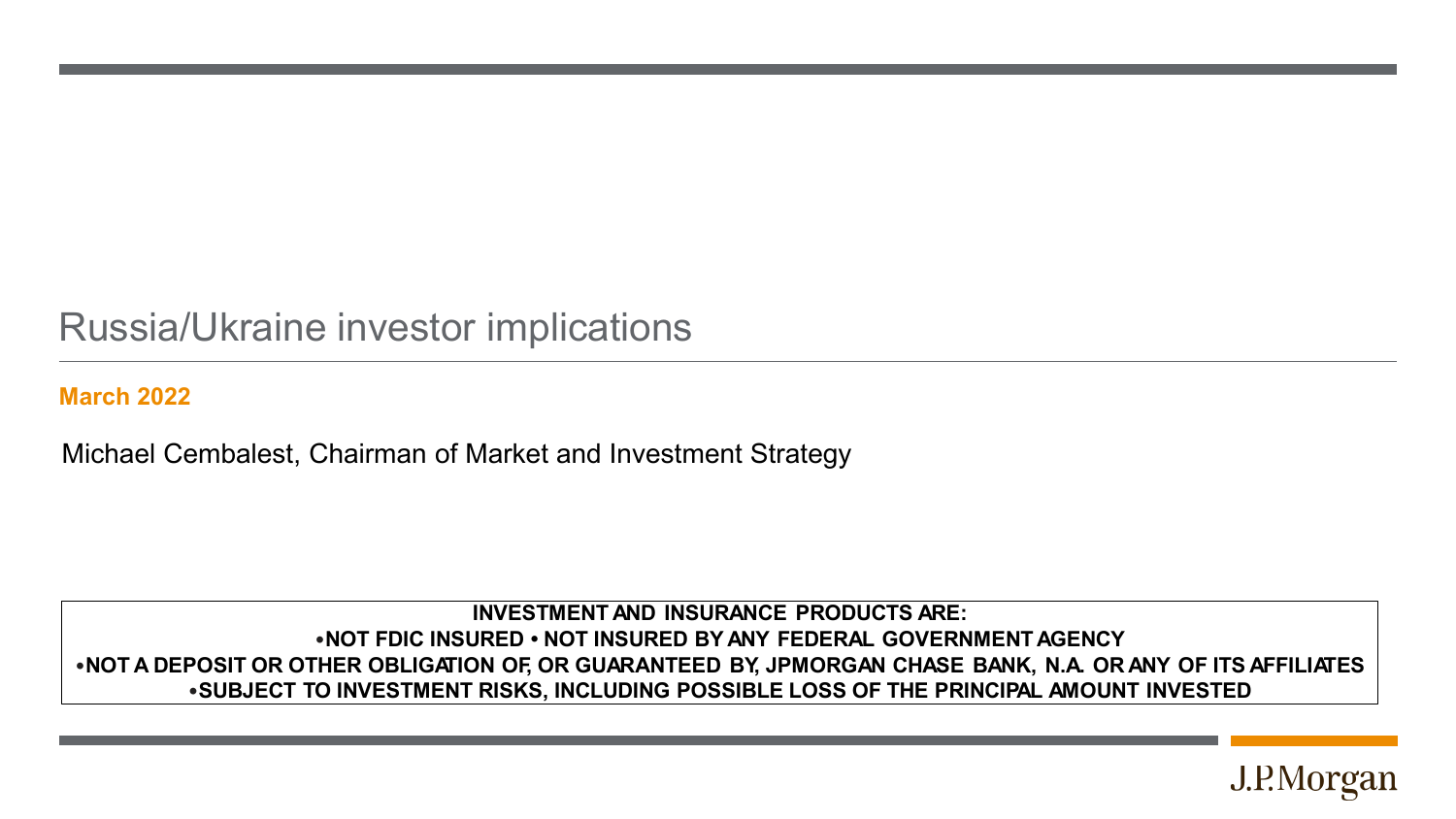### **Liberalism vs Realism in the postwar era**

### **The Rights of the Individual versus the State**

100 = greatest protections of the Individual



Source: World Economic Forum, CATO Institute, Fraser Institute, J.P. Morgan Asset Management. 2019.

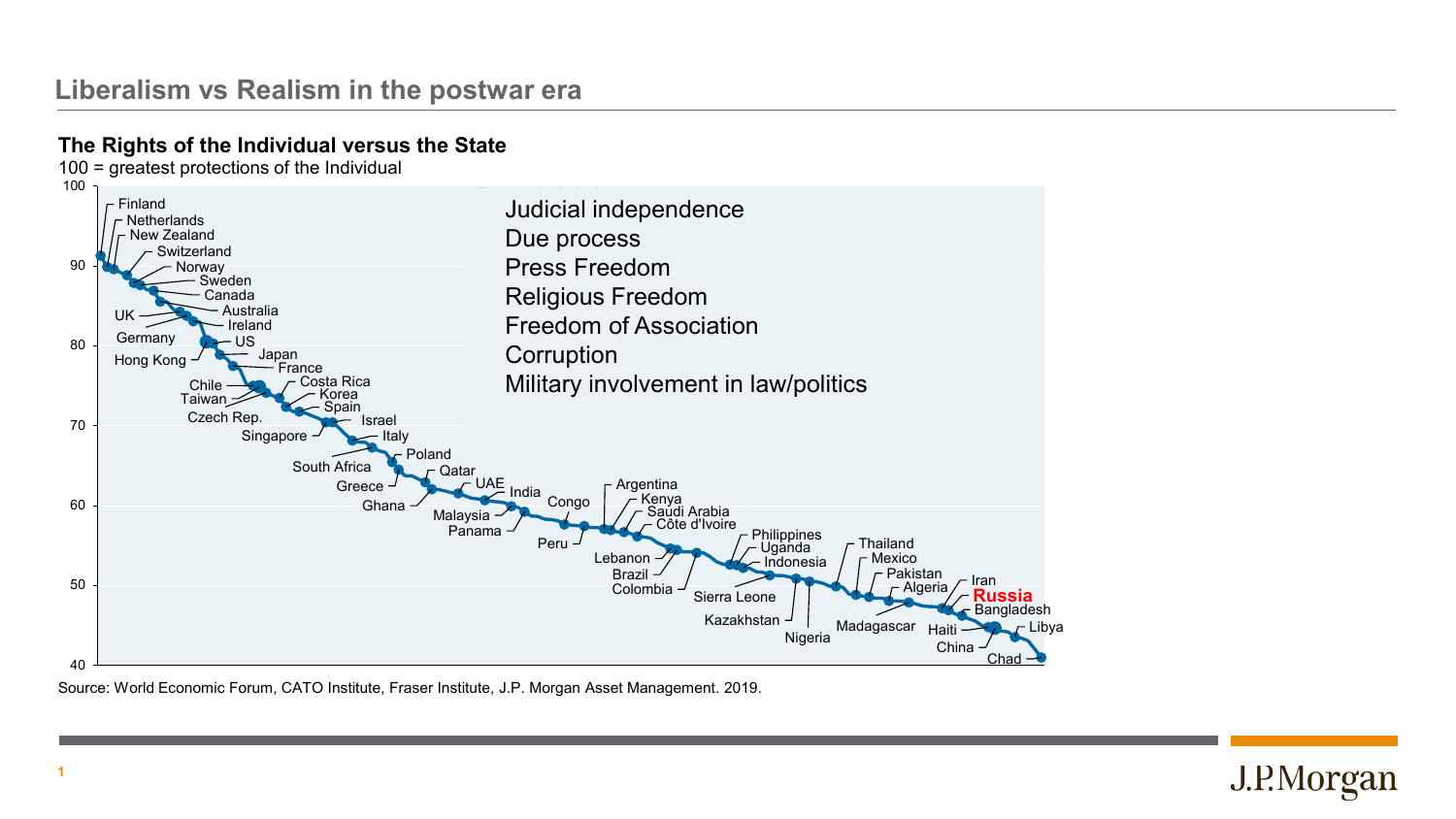### **Liberalism vs Realism in the postwar era**



## **NATO enlargement**

**Black**: Original members (1949) **Brown**: 1950-1980 **Purple**: 1999-2004 **Red**: 2009-2020 **Blue**: NATO Membership Action Plan **Orange**: "Intensified NATO dialogue" Gray: not in NATO

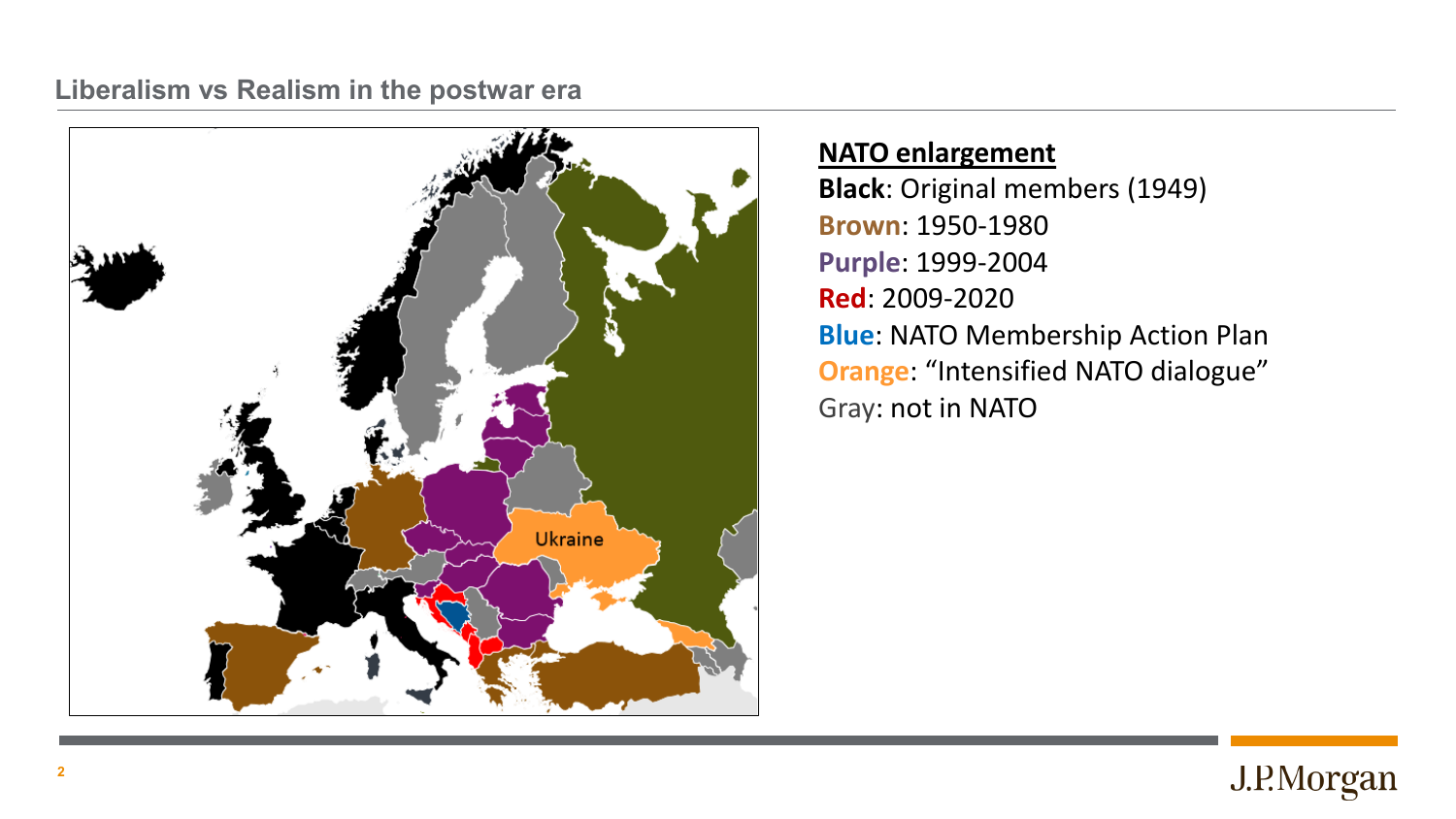### **Liberalism vs Realism in the postwar era**



1994: Budapest Memorandum offered Ukraine security assurances against future use of force by the US, UK and Russia in exchange for dismantling nuclear weapons

2008: NATO leaders: "Georgia and Ukraine will become members of NATO"

### 2008: Russia invades Georgia

2014: Pro-Russian president of Ukraine overthrown in Maidan Revolution, Ukraine pursues closer ties with the EU, Russia annexes Crimea, Russia backed separatists control Donetsk and Luhansk regions of Ukraine

2022: Biden Administration refuses to rule out Ukraine membership in NATO, or renegotiate NATO deployments in Eastern Europe

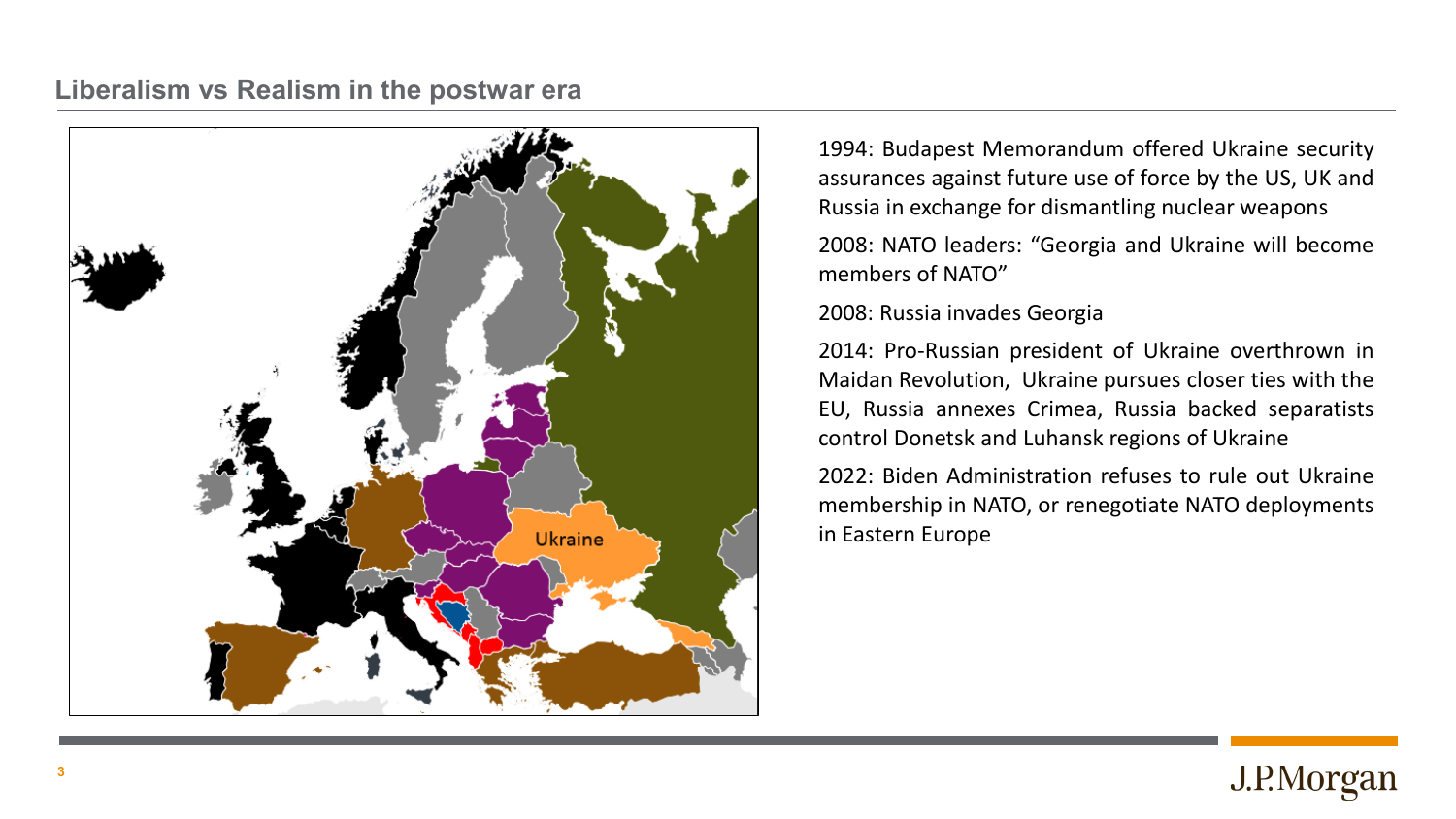### **20/20 foresight department: Finlandization of the Ukraine might not have been the worst option**



"*Opposition to NATO Expansion*", by 50 foreign policy experts, politicians and military officers, June 1997

- Bill Bradley, Gary Hart, Sam Nunn
- Paul Nitze (Secretary of the Navy)
- Stansfield Turner (Navy Admiral, President of Naval War College, commander of Second Fleet, Supreme Allied Commander NATO Southern Europe and CIA Director of Central Intelligence)
- Robert McNamara(Secretary of Defense)

"I think the Russians will gradually react quite adversely and it will affect their policies. I think it's a tragic mistake. There was no reason for this whatsoever. No one was threatening anyone else"

– George Kennan in 1998

*"Why the Ukraine Crisis Is the West's Fault: The Liberal Delusions That Provoked Putin",* John Mearsheimer, University of Chicago, 2014

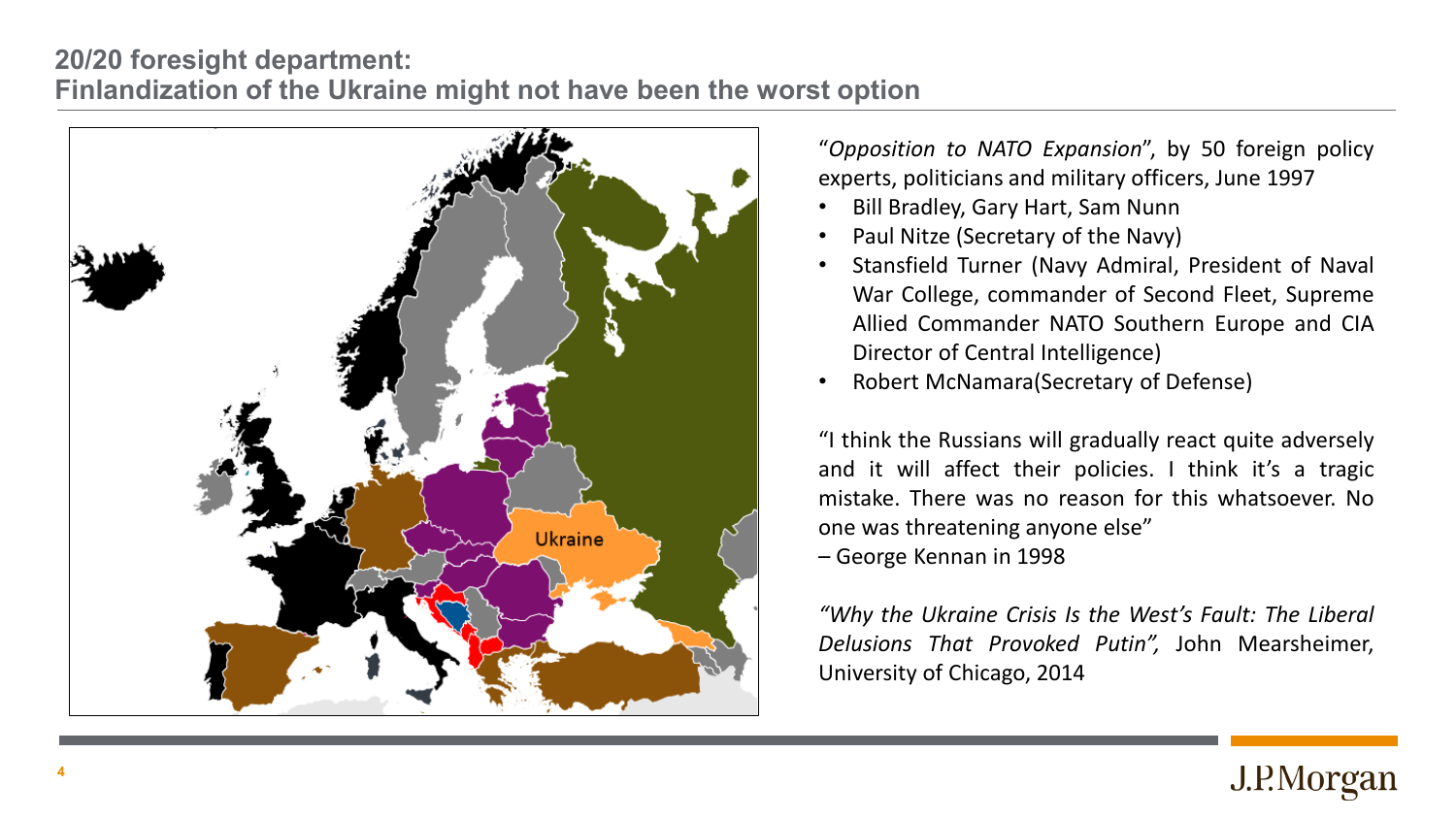### **A different Russia than in the late 1990's**

\$0 \$100 \$200 \$300 \$400 \$500 \$600 \$700 1998 2002 2006 2010 2014 2018 2022 **Russia foreign exchange reserves** US\$, billions Source: Bloomberg. February 18, 2022. **Reserves by investment:**  $\overline{ABP}$  + EUR - 41% Gold - 20% Yuan - 14% USD - 13% Other - 11%

# -5% 0% 5% 10% 15% 20% 1996 2000 2004 2008 2012 2016 2020 **Russia current account balance** Percent of GDP

Source: Bloomberg, JPMAM. Q3 2021.

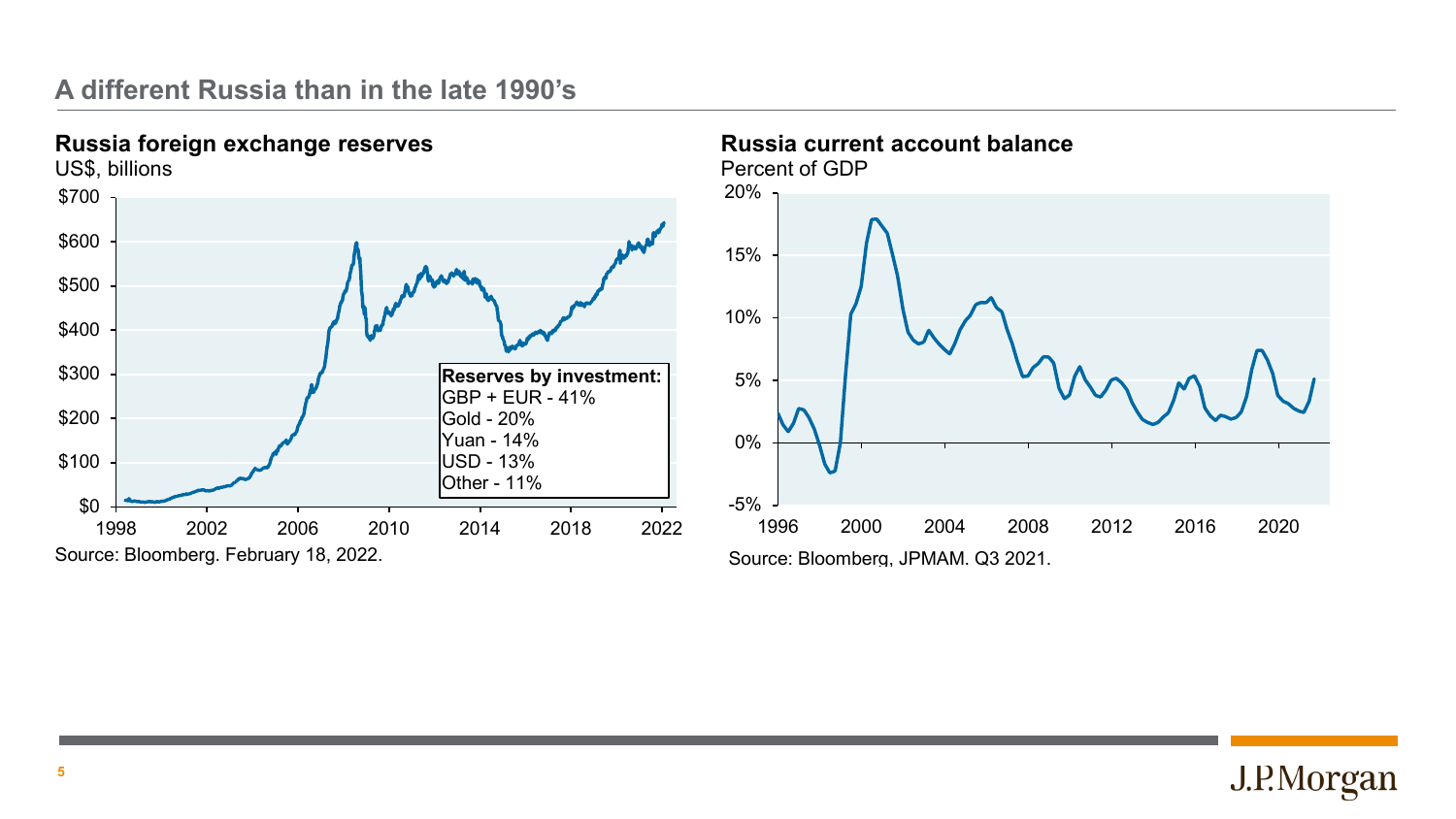### **Sanctions checklist**

- Sanctions on Russian banks including VEB, VTB and Sberbank (60% of all Russian deposits and 50%+ of Russian wage/pension payments)
	- Exempts transactions related to energy and agricultural exports
- Certain Russian banks blocked from SWIFT network
- Limits on Russian Central Bank FX activity
- Export restrictions on telecom and technology exports to Russia (49 firms added to Commerce Dep't entity list)
- Expanded list of Russian companies walled off from investment and lending
- US entities prohibited from transacting in secondary market for Russian sovereign debt (primary market and direct lending to gov't entities already prohibited)
- Germany freezes Nord Stream 2 gas pipeline project
- Sanctions on 5 families "close to Putin"

### **Not yet**

- Explicit energy flow import or export restrictions
- Biden: we will try and shield US consumers from impact

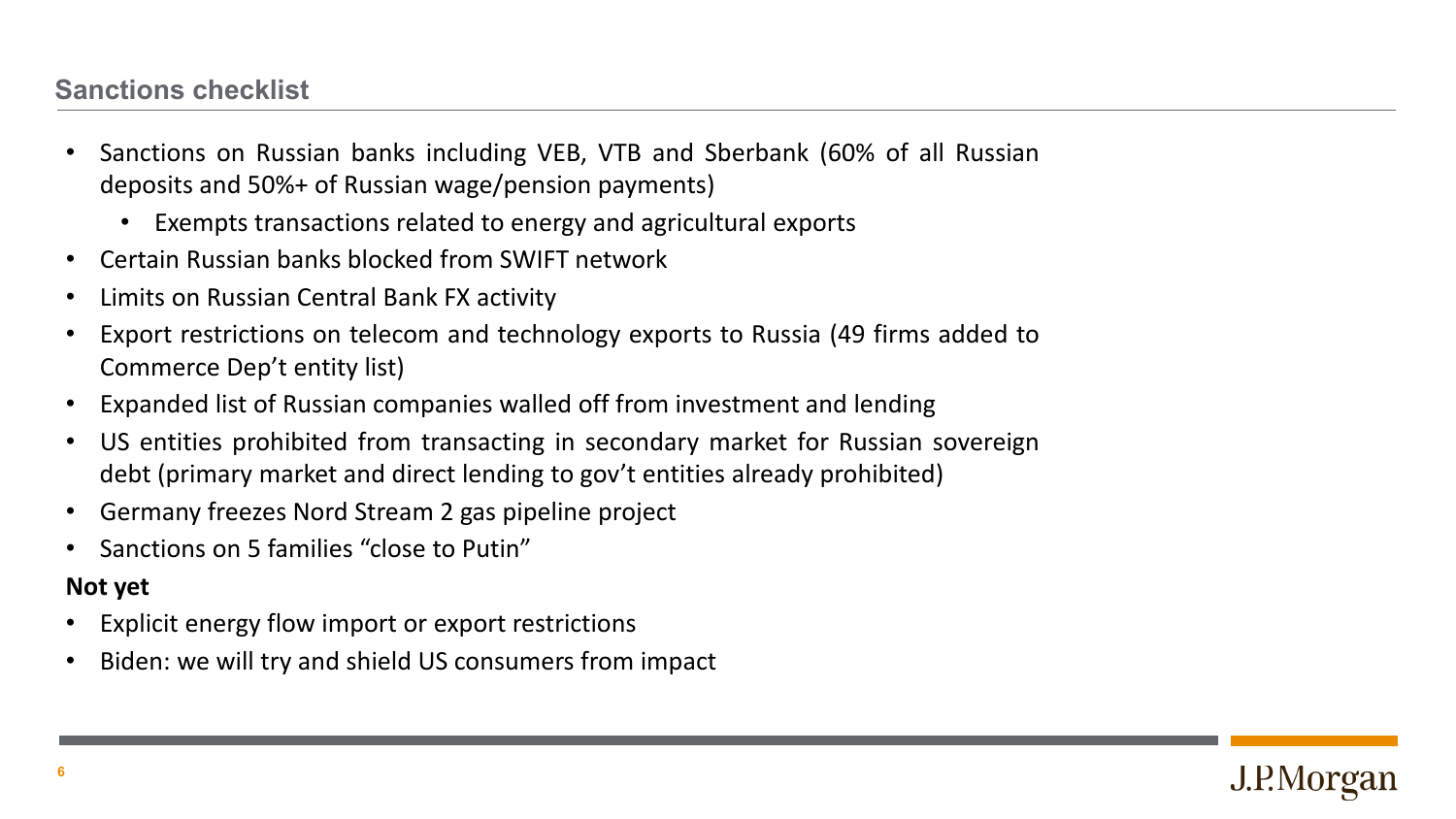### **Russia galvanizes opposition in unusual places**

- Germany to supply anti-aircraft and other weapons to Ukraine
- Additional small arms contributions from Netherlands and Belgium
- Germany to close airspace to Russian aircraft
- BP to exit Rosneft stake
	- 19.75% stake accounted for 1/3 of BP oil and gas production and more than half of its reserves
- What about the Daimler AG joint venture with Russian Kamaz which produces vehicles for the Russian military?
- Norway sovereign wealth fund to dump Russian assets
- Even the Swiss are considering greater sanctions participation

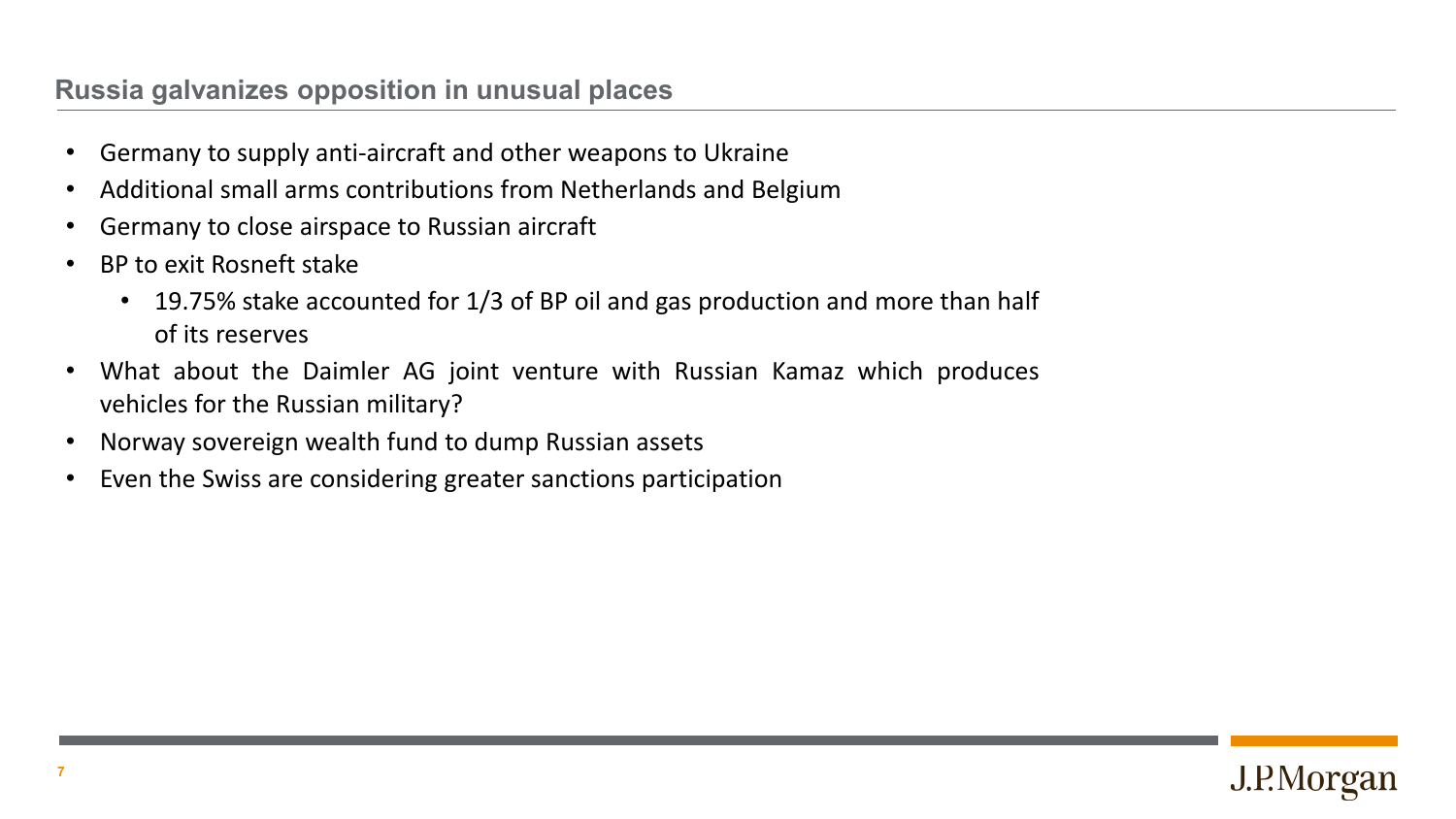# **European reliance on Russian energy**

Thousand barrels per day of oil equivalent



Most exposed: Germany, Italy and the Netherlands

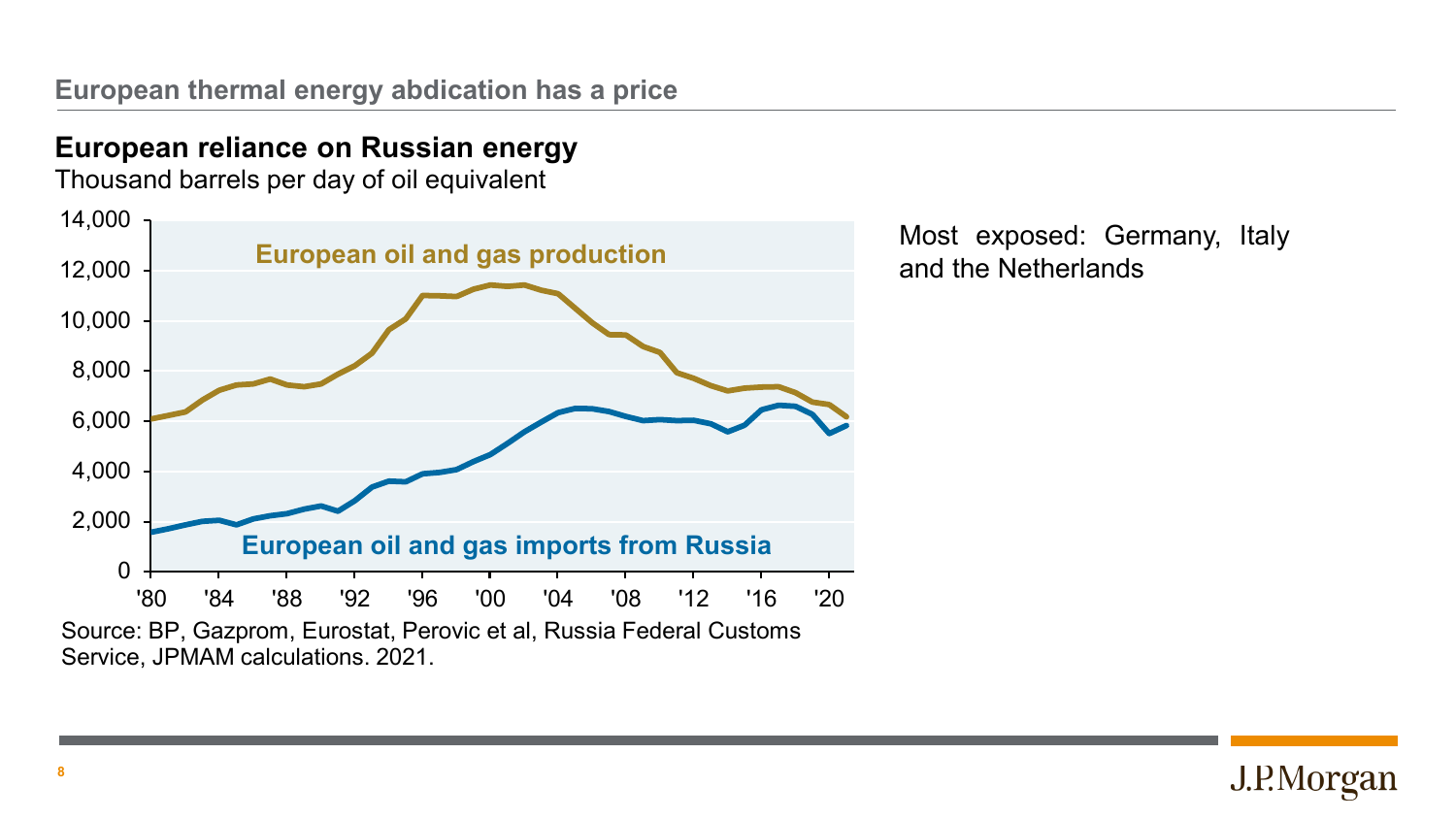### **European thermal energy abdication has a price**



# **Europe: greater counterparty reliance on Russia for**

Most exposed: Germany, Italy and the Netherlands

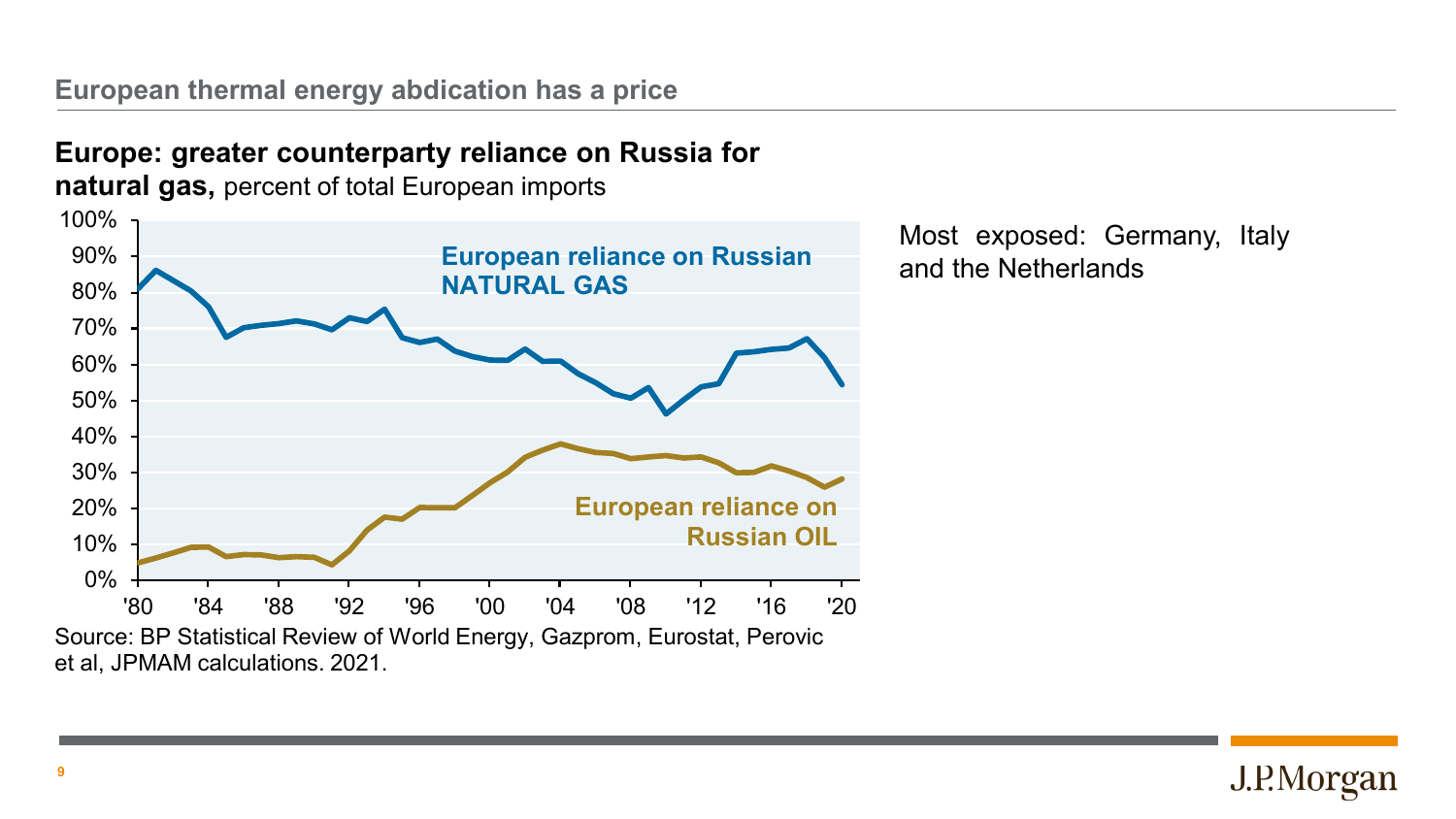### **And the price is high**



### **US vs Europe: Wholesale electricity prices**

**US vs Europe: Wholesale natural gas prices** \$/MMBTU



Source: Bloomberg. February 25, 2022. Dots represent latest daily prices.

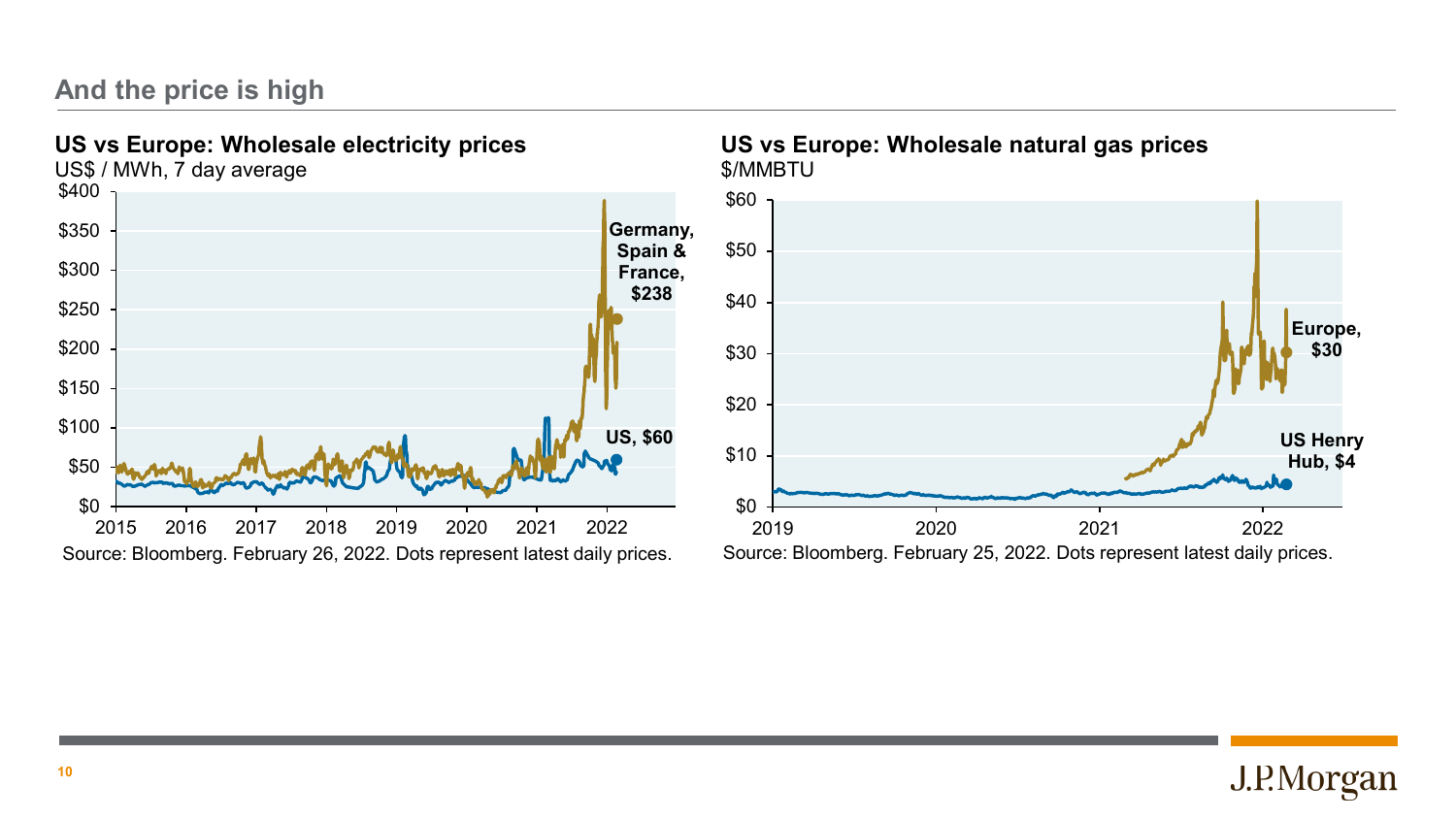## **US LNG to the rescue? In flow terms maybe, but not in cost terms**



Source: Bruegel, EIA, Diesel & Gas Turbine, JPMAM. February 11, 2022.



Source: Bloomberg, S&P Global. February 25, 2022.

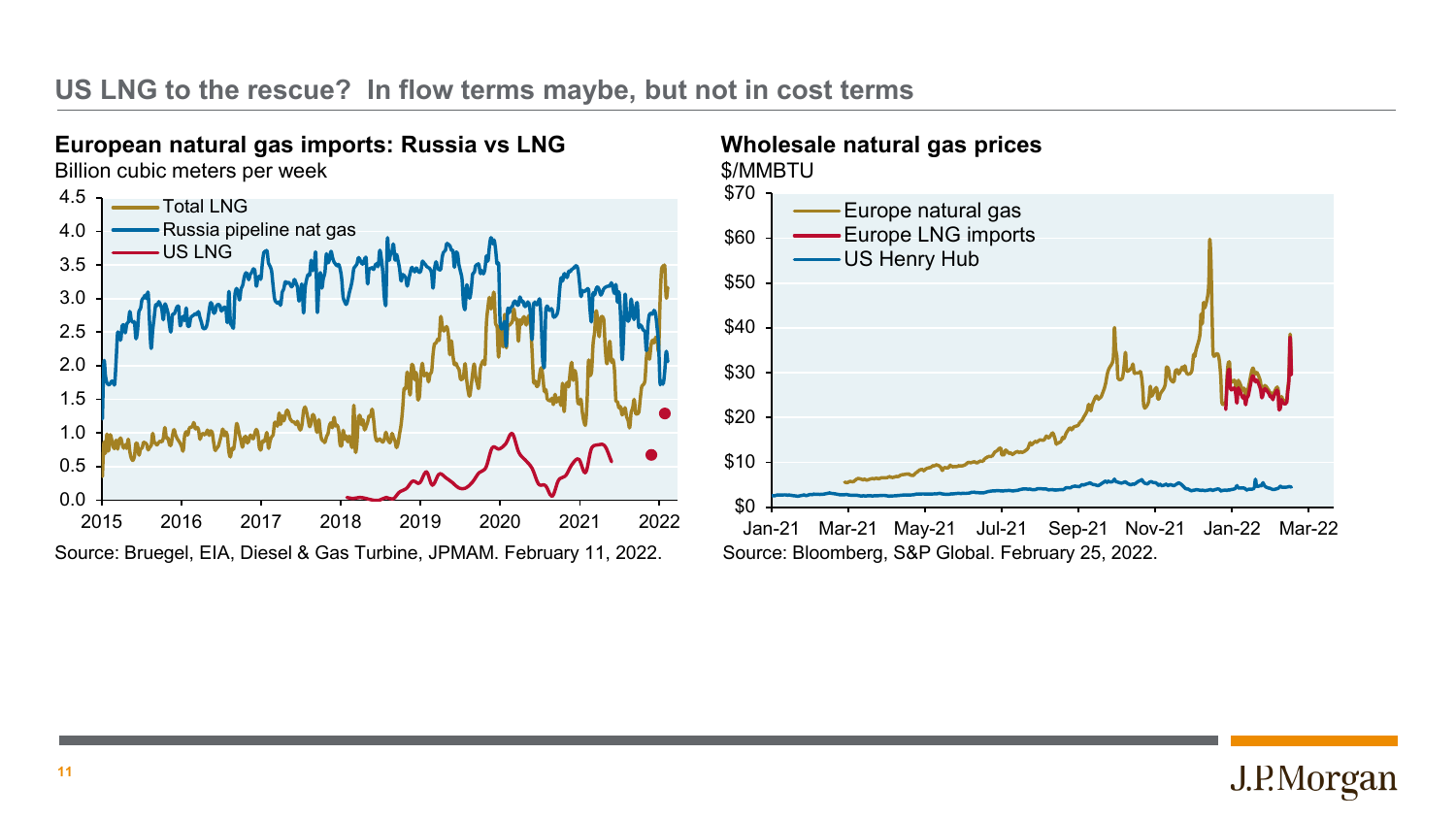### **US LNG to the rescue? Not enough import capacity in Europe yet**





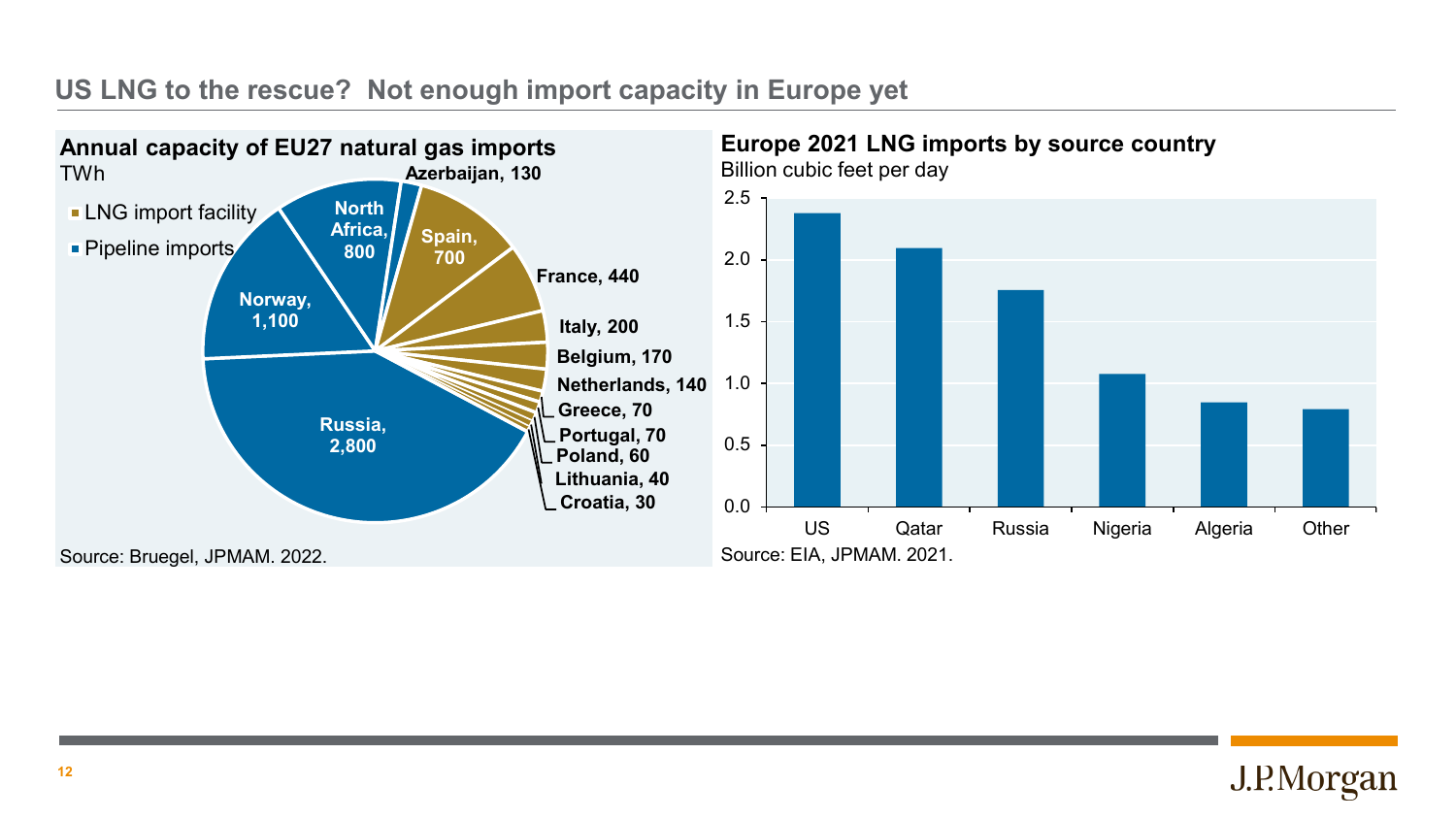## **Europe: Decarbonizing the grid is very different than decarbonizing energy use**

### **OECD Europe energy consumed by end-use sector and fuel type**

Quadrillion BTUs of final energy consumed; dotted segments = electricity consumed





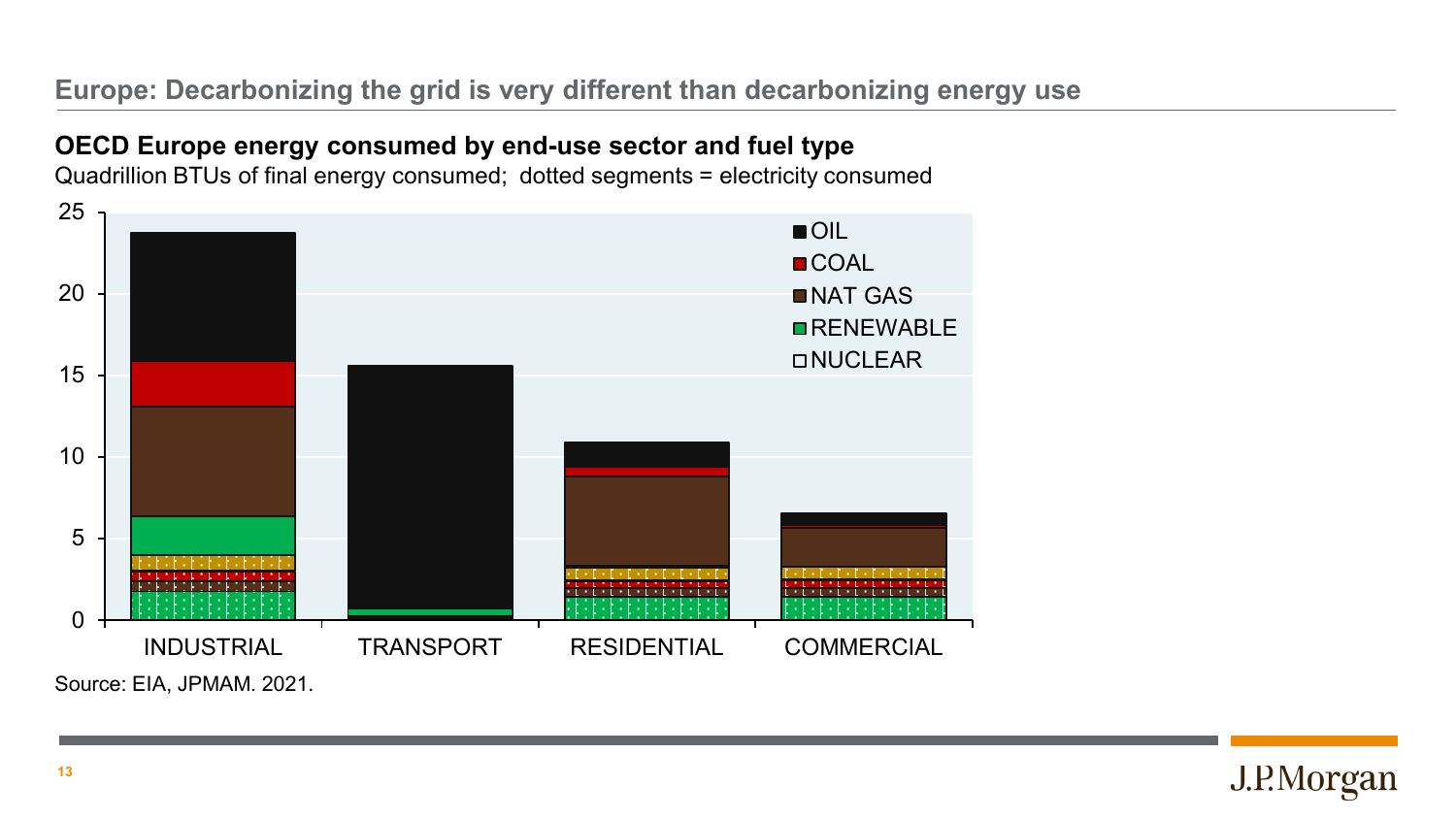### **Oil maneuvers: next steps**

- Russian oil: currently supplying 2 mm bpd to Western Europe, 0.75 mm bpd to Eastern Europe, 0.2 mm bpd to the US
- Russia could divert  $\sim$ 1 mm bpd to China
- US working on release of oil from Strategic Petroleum Reserve
- French, Russian and UK negotiators appear to be reviving nuclear agreement with Iran, potentially adding 1 mm bpd from Iranian floating storage, with Iran ramping up production from 2.5 to 3.3 mm bpd by December
- All things considered: ~\$100 oil for the next few months with interim spikes
- China may help Russia withstand G7 sanctions with loans, as they did in 2014; Russia is the biggest recipient of loans from Chinese official sector institutions

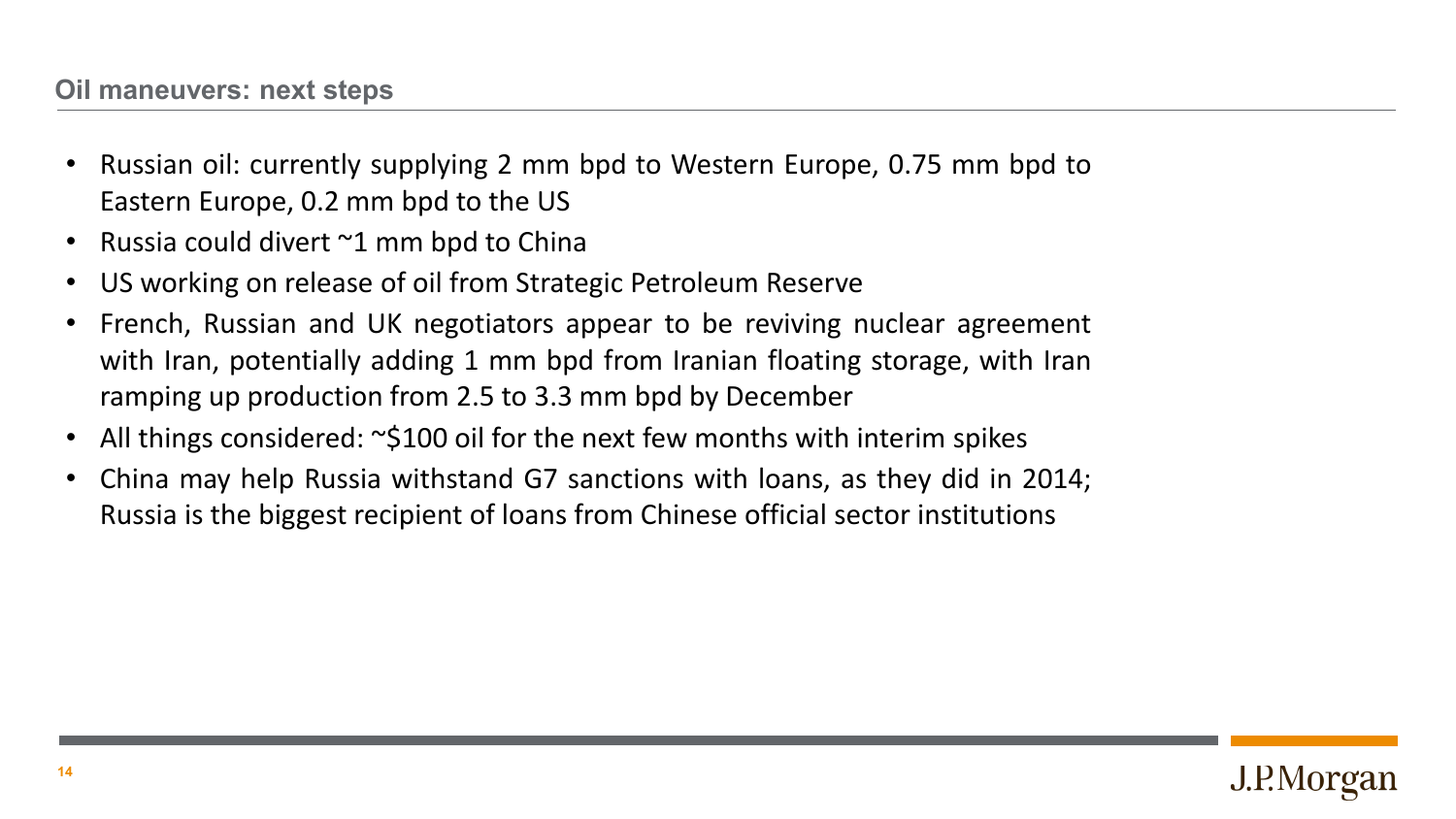### **Russia/Ukraine war exacerbates existing tight conditions in energy and grain markets**



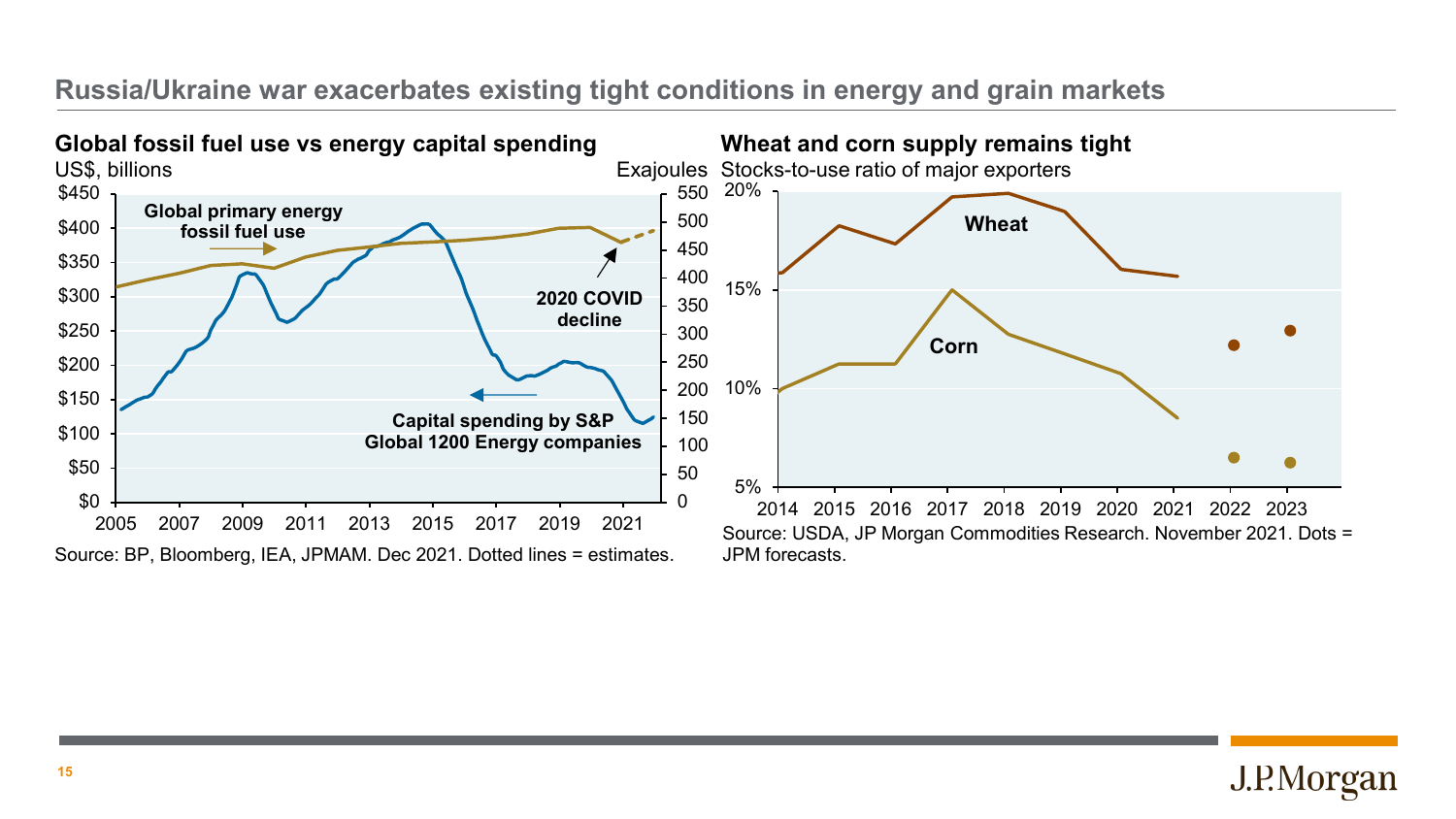# **Excess return of renewables vs fossil fuels**

%, rolling annual out (under) performance



Source: Bloomberg, JPMAM. February 24, 2022. Renewables composite is the average of 5 energy indices: CELS, ECO, EORE, SPGTCED, SUNIDX.

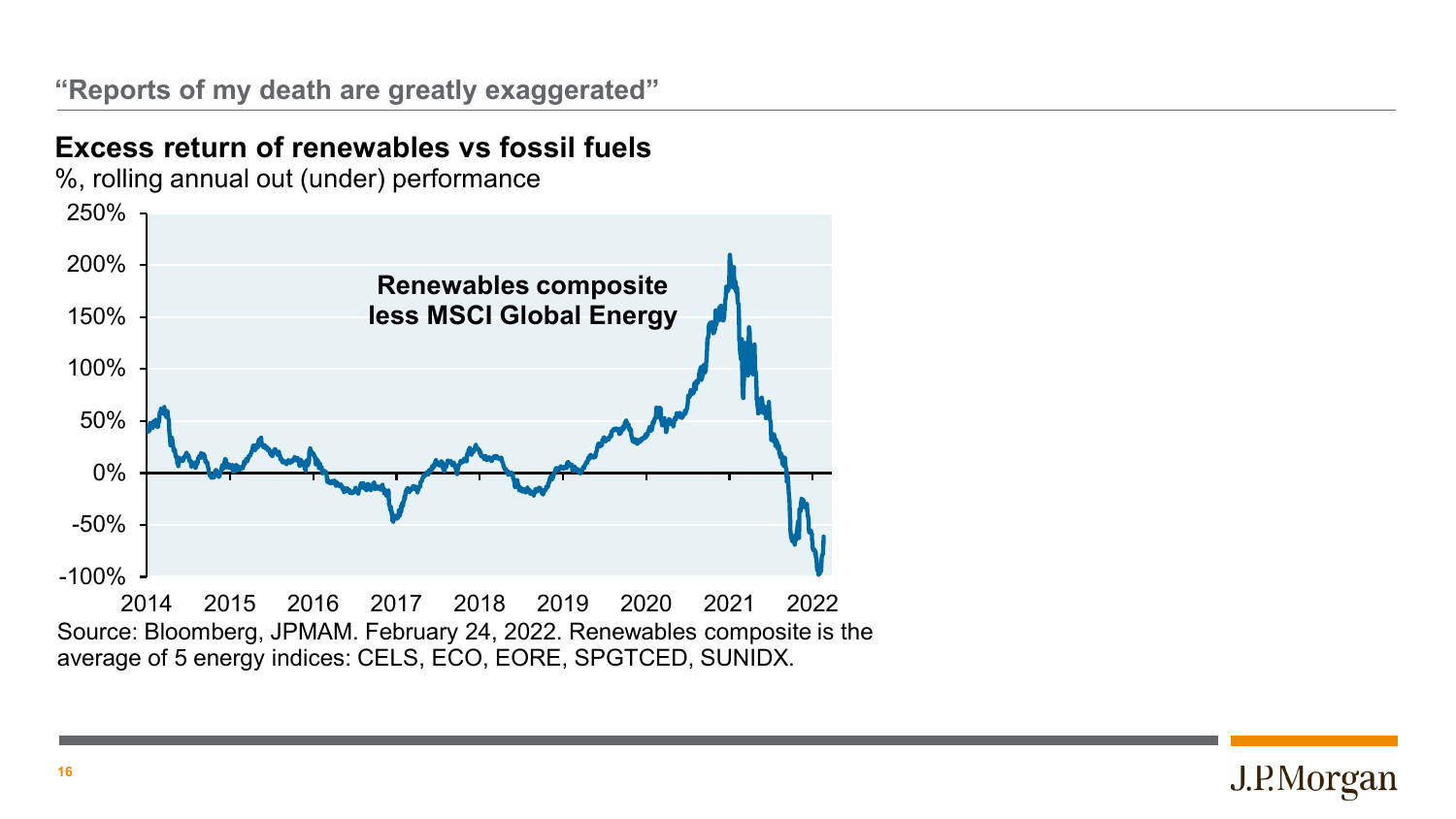## **Agriculture and industrial metals**

**Agriculture price index**

 $\begin{array}{c} 50 + 1990 \end{array}$  1995 2000 2005 2010 2015 2020 Index (100 = Jan 1990)

Source: Bloomberg, JPMAM. February 24, 2022.

**Industrial metals price index** Index (100 = Jan 1990)



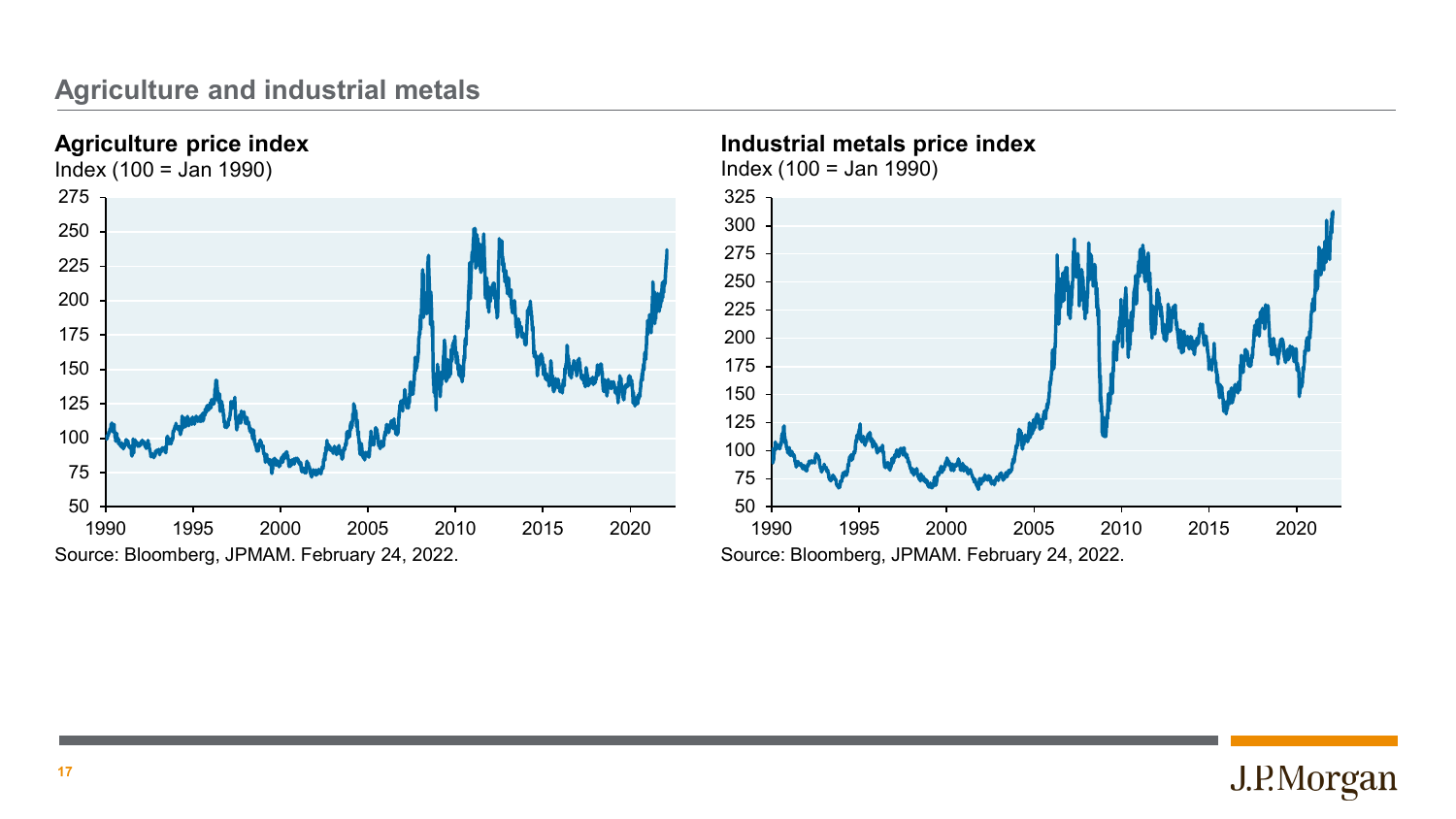### **Supply chain conditions not set up for war-related disruptions, which are usually inflationary**





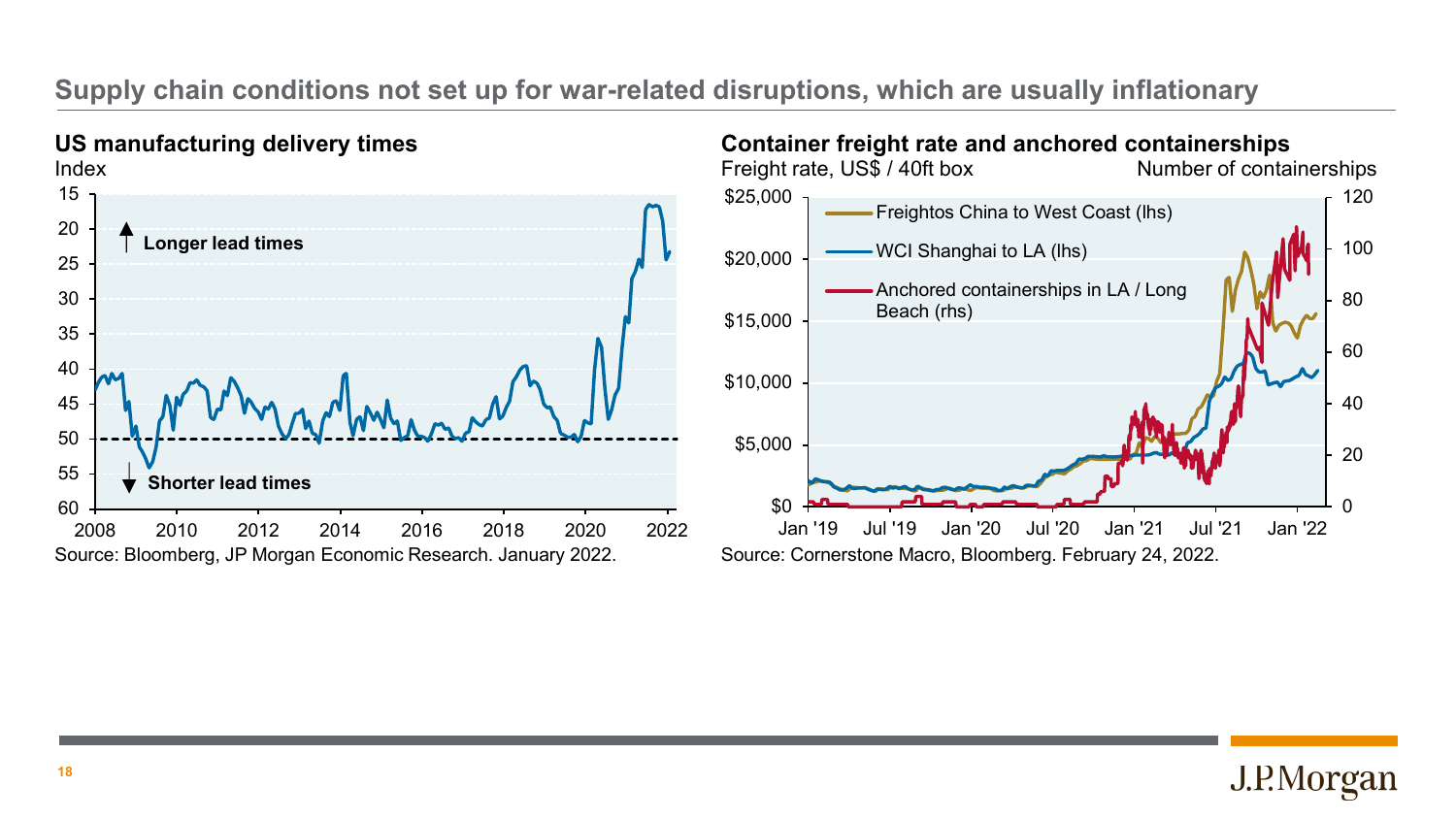**Rising input costs almost always translate into rising revenues The bigger question: will there be a recession**

## **Annual change in S&P 500 revenue and COGS**

y/y % change



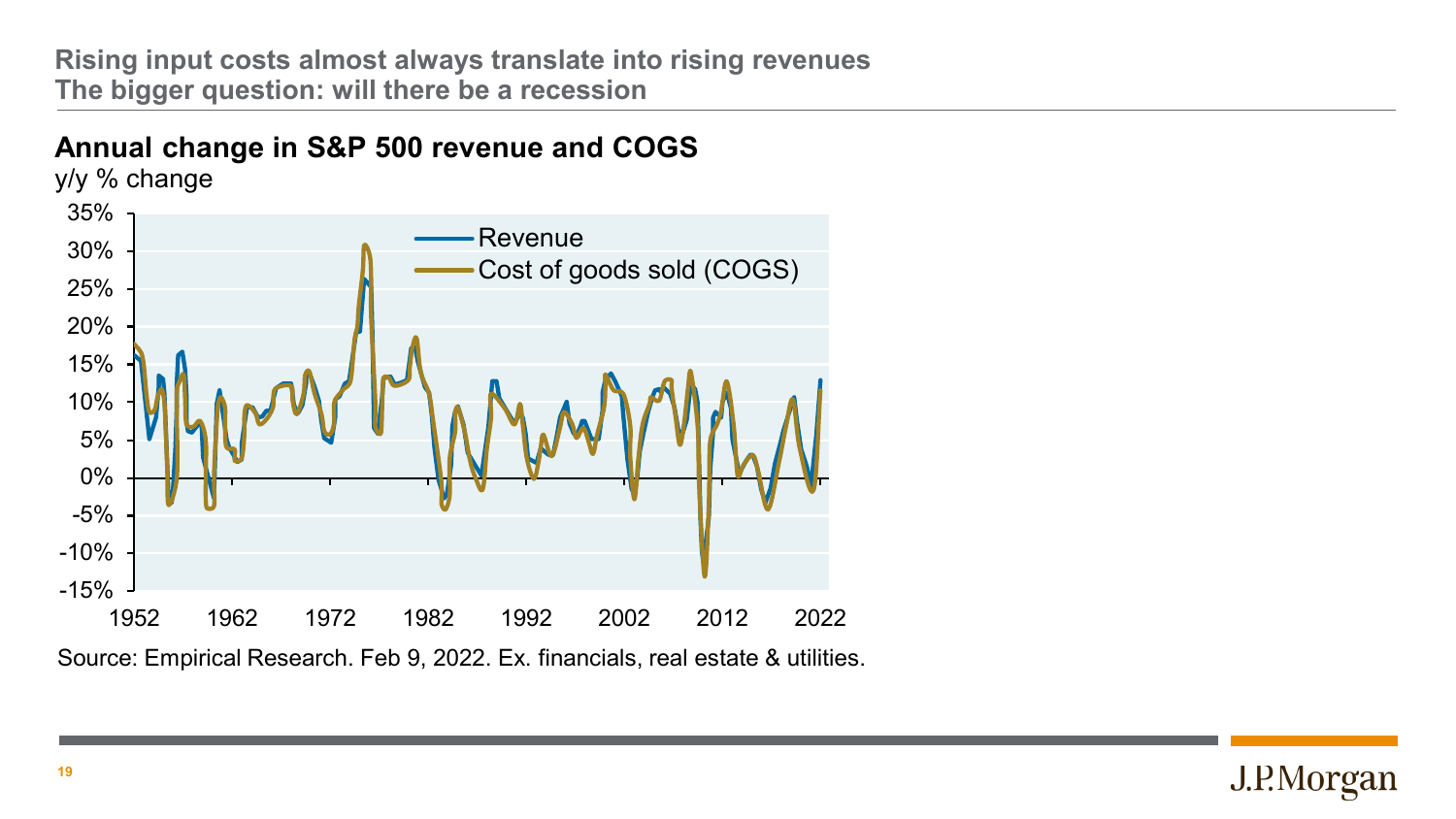**Market implied Fed hikes, derived from futures market** 

Number of expected 25 bp hikes over the next 12 months



- Russia and Ukraine account for less than 1% of US imports and exports
- \$10 increase in oil prices = minimal impact on core inflation, lowers real GDP growth by 0.1%
- Wage-price dynamic will drive the Fed to tighten as planned absent major escalation outside Ukraine

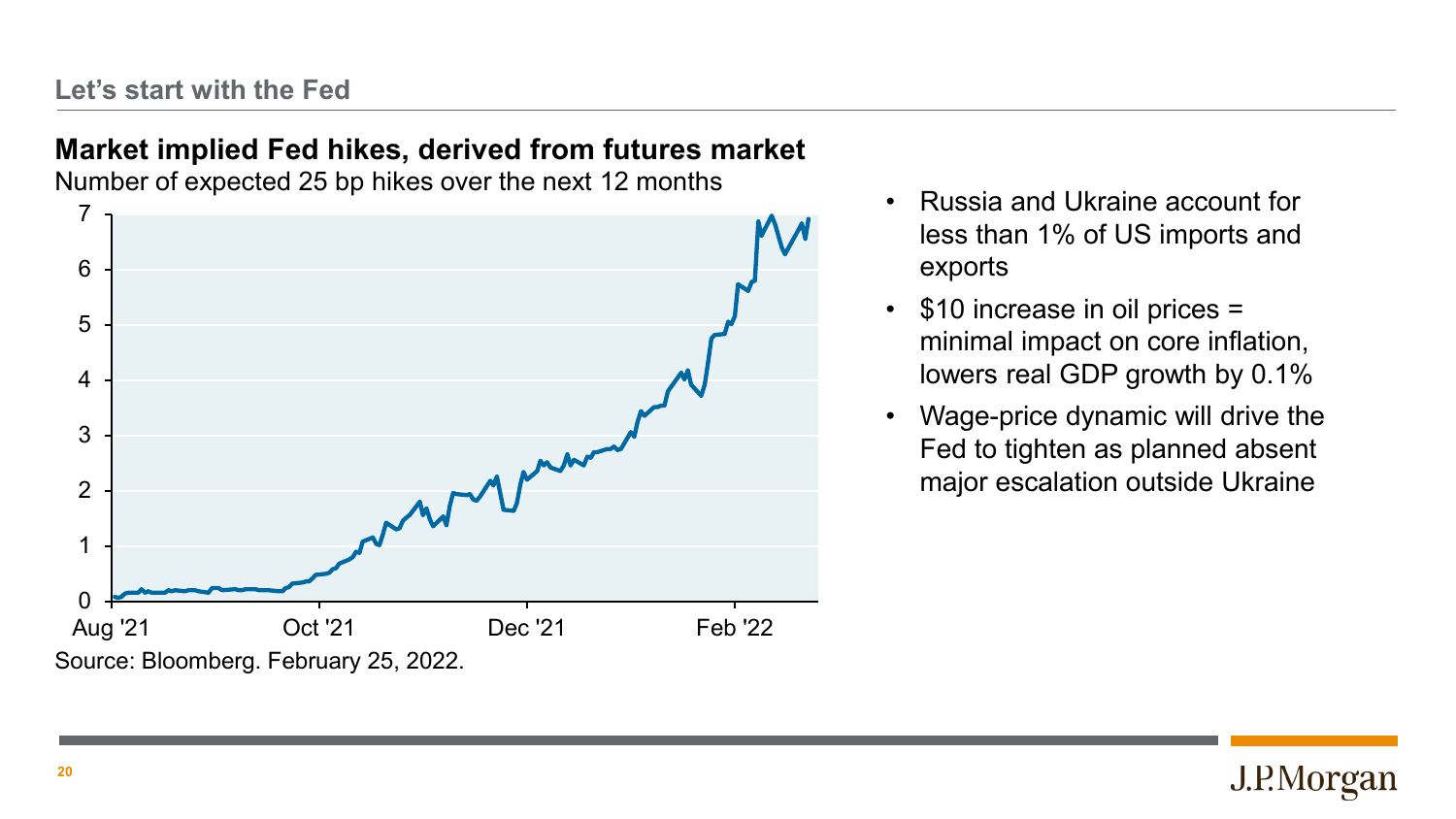### **Fed needs to accomplish first non-recessionary landing on record now that headline inflation is > 5%**



J.P.Morgan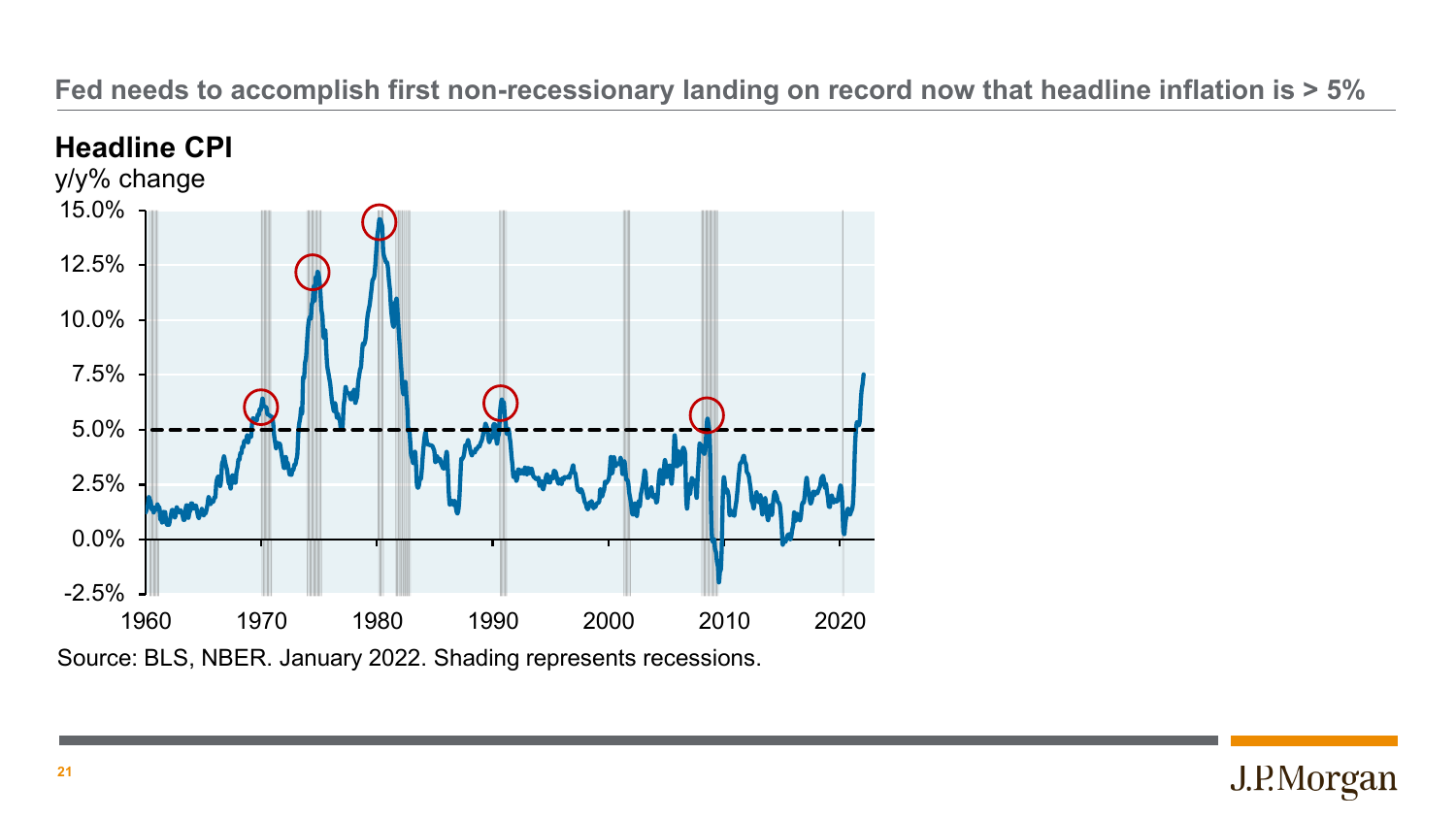**This might be the Fed's best chance: most of the inflationary spike still appears related to supply chain disruptions in goods markets**

## **US goods vs services inflation**



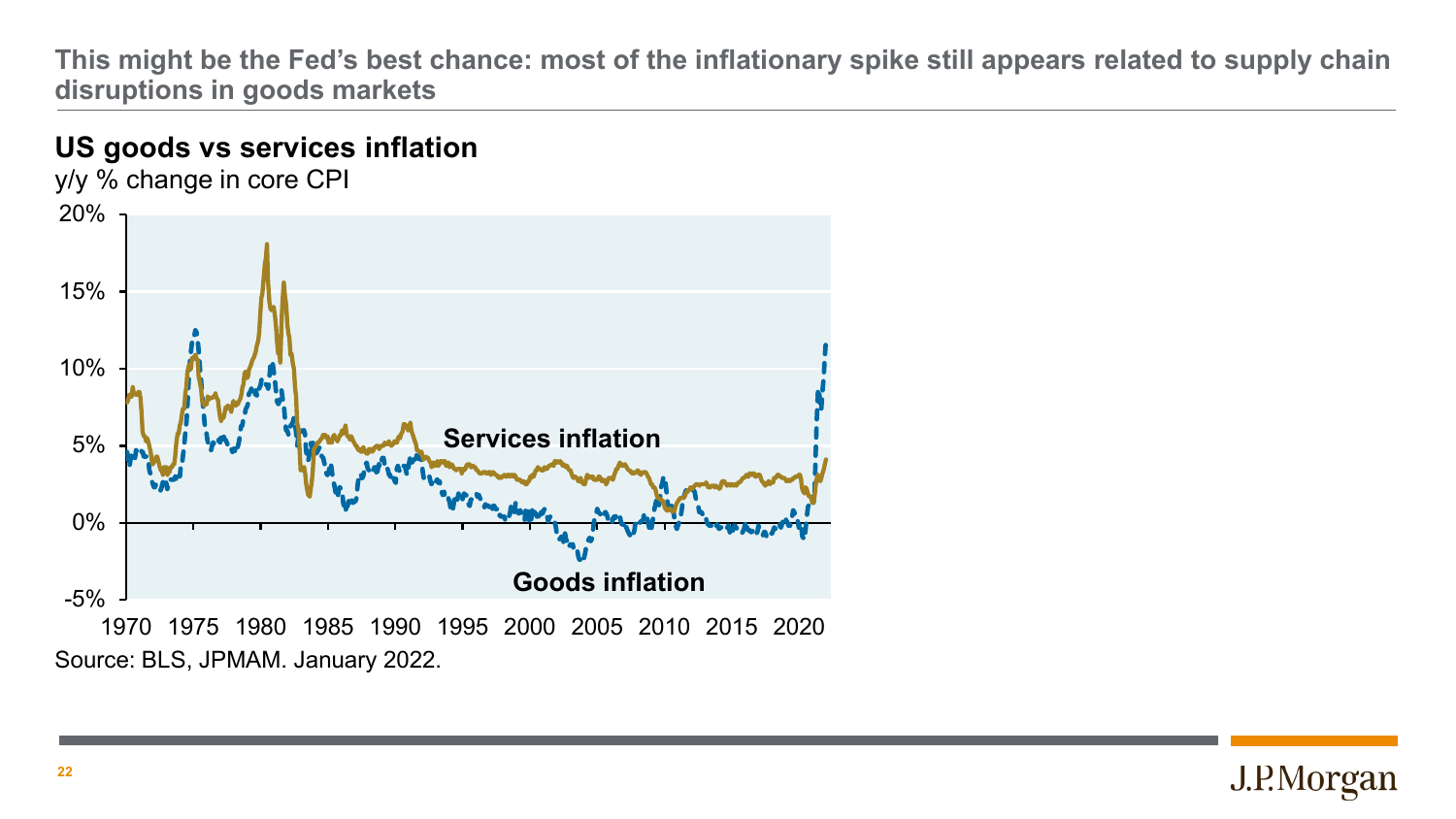### **But pressure on the Fed is increasing**

- Inflation broadening to services
- Regional median CPI measures rising as well
- Wage-price spiral risks rising
- Tight real estate markets resulting in 8%-15% annual increase in new/existing leases

### **Wage tracker**

%, composite of avg hourly earnings and employment cost index



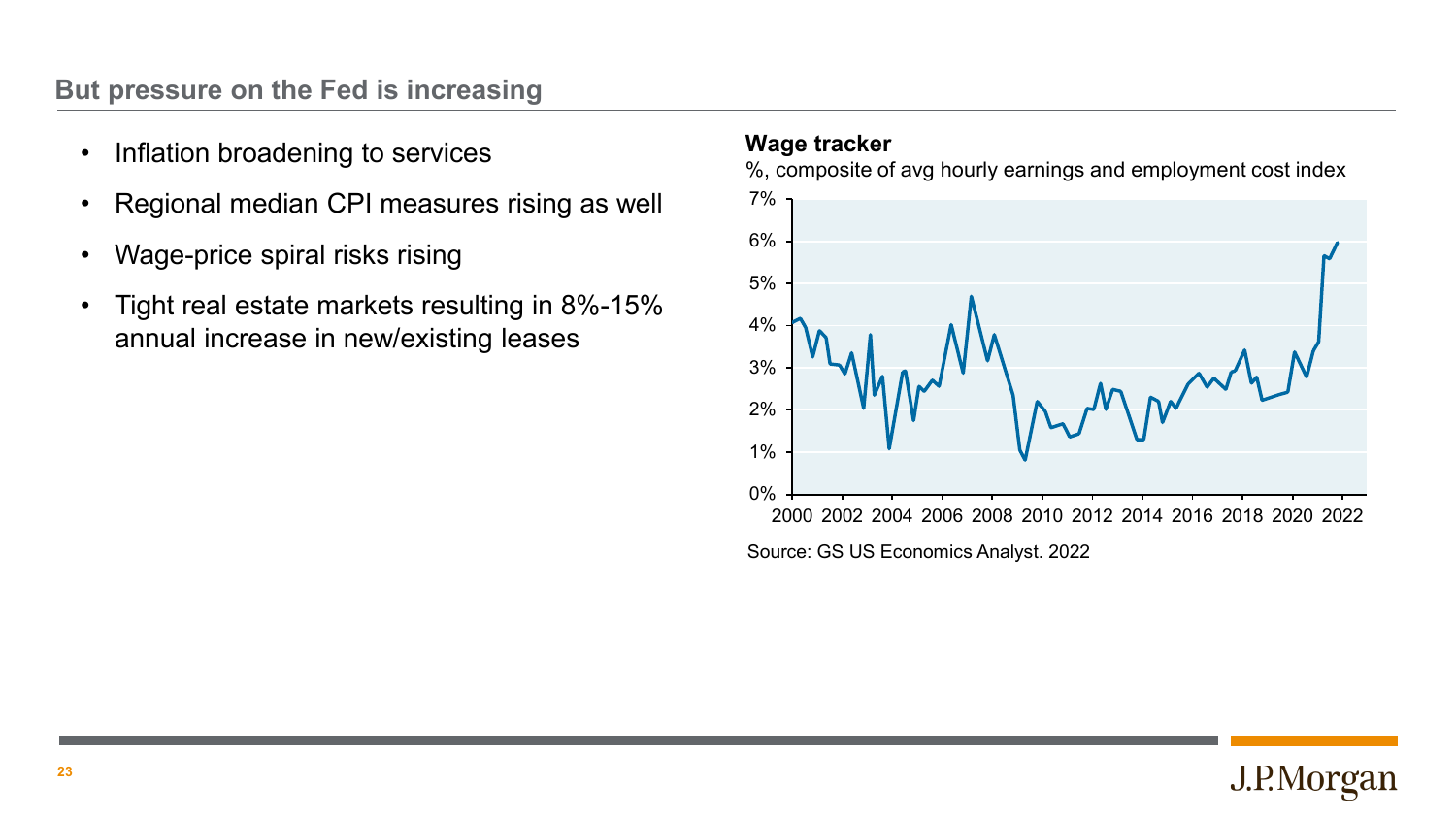### **Silver lining for the Fed: Consumers are not expecting inflation spike to last more than one year**



### **Inflation expectations**

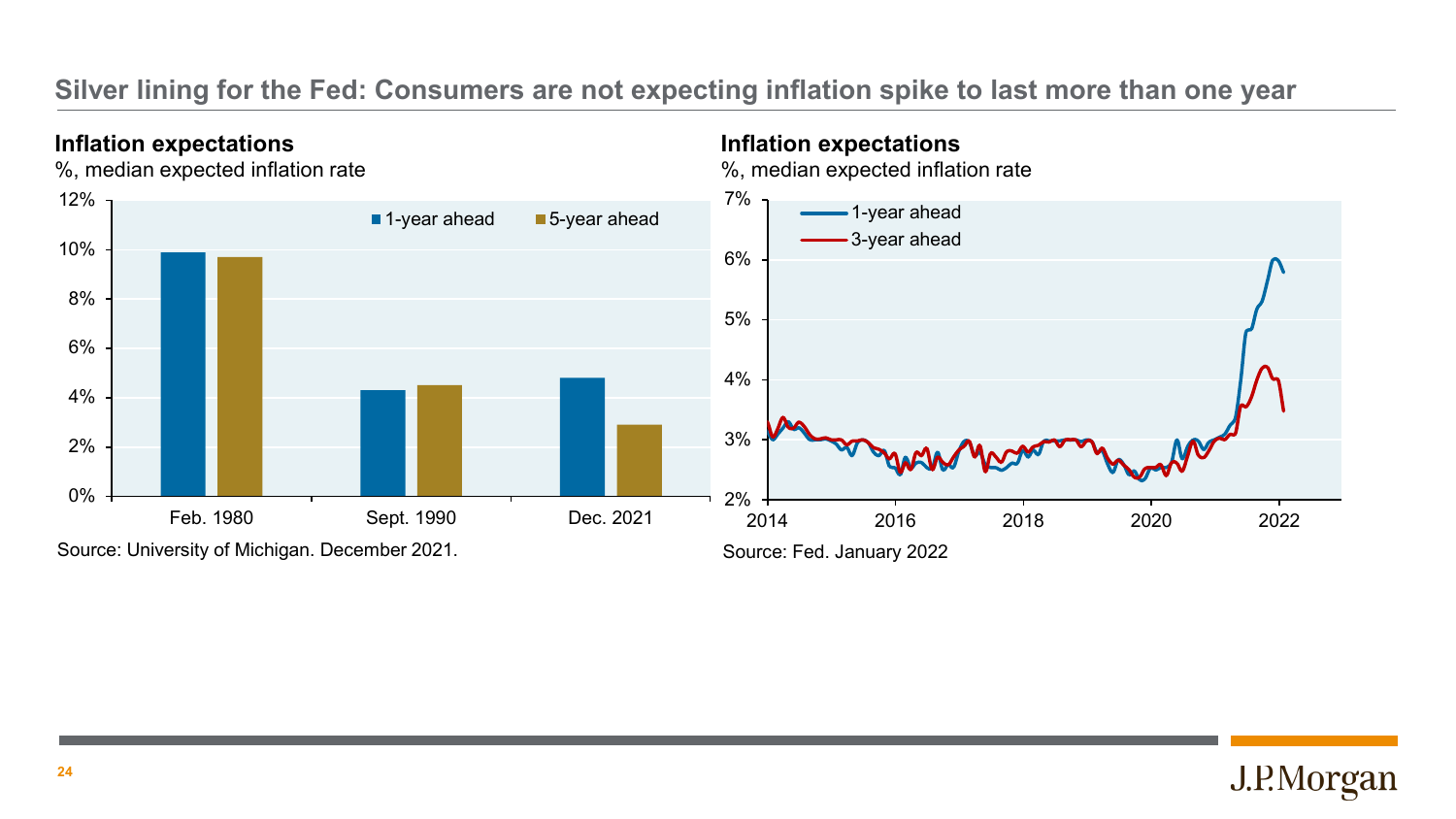### **Some of the models we follow agree: producer and consumer prices should fall along with global business conditions**





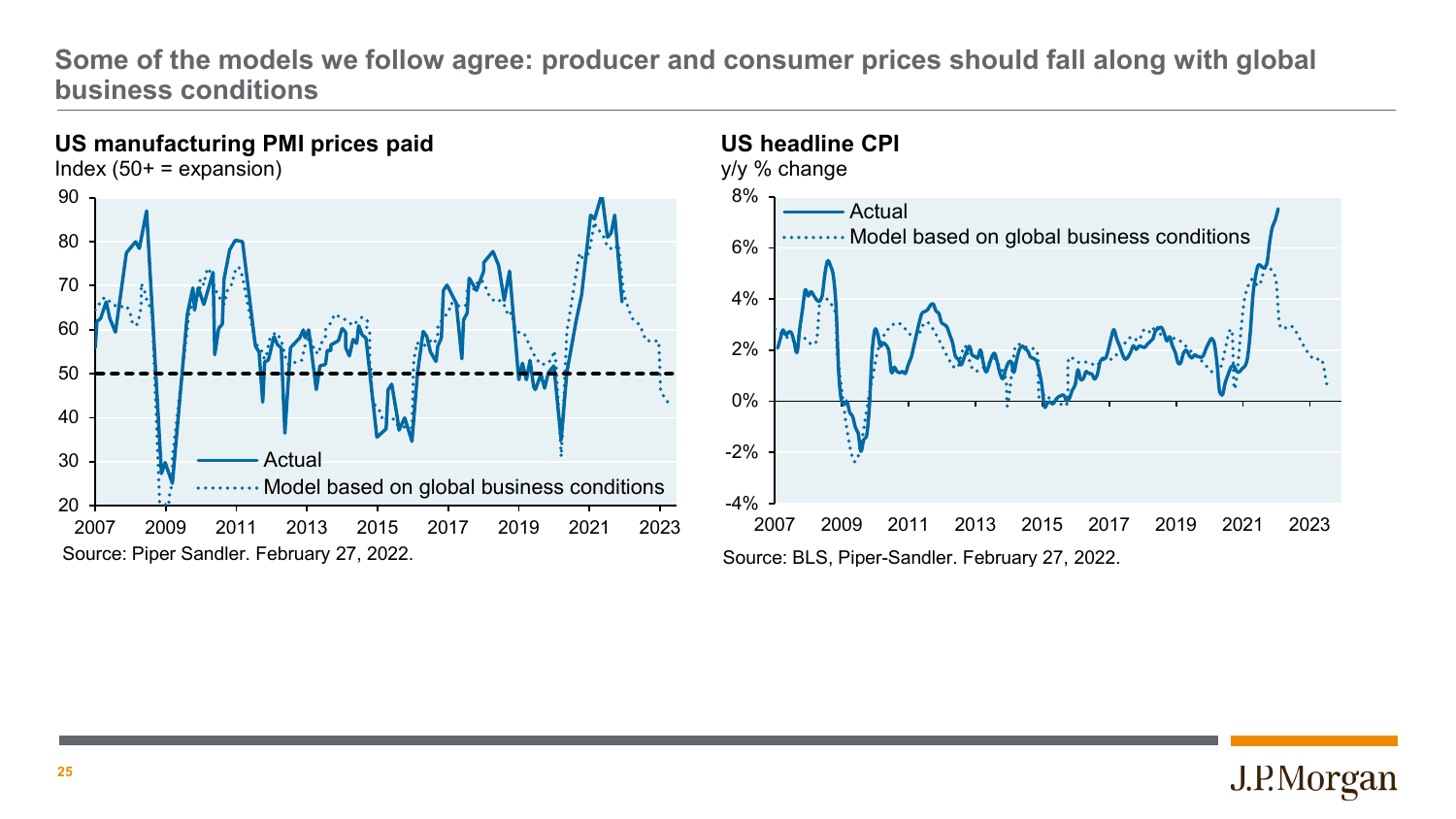### **Equity market reactions: a sharp reversal**

### 2004 2008 2012 2016 2020 **Cyclicals vs defensives** Index (100 = Jan 2001) Source: Bloomberg, JPMAM. February 24, 2022. **MSCI US Cyclicals - Defensives**

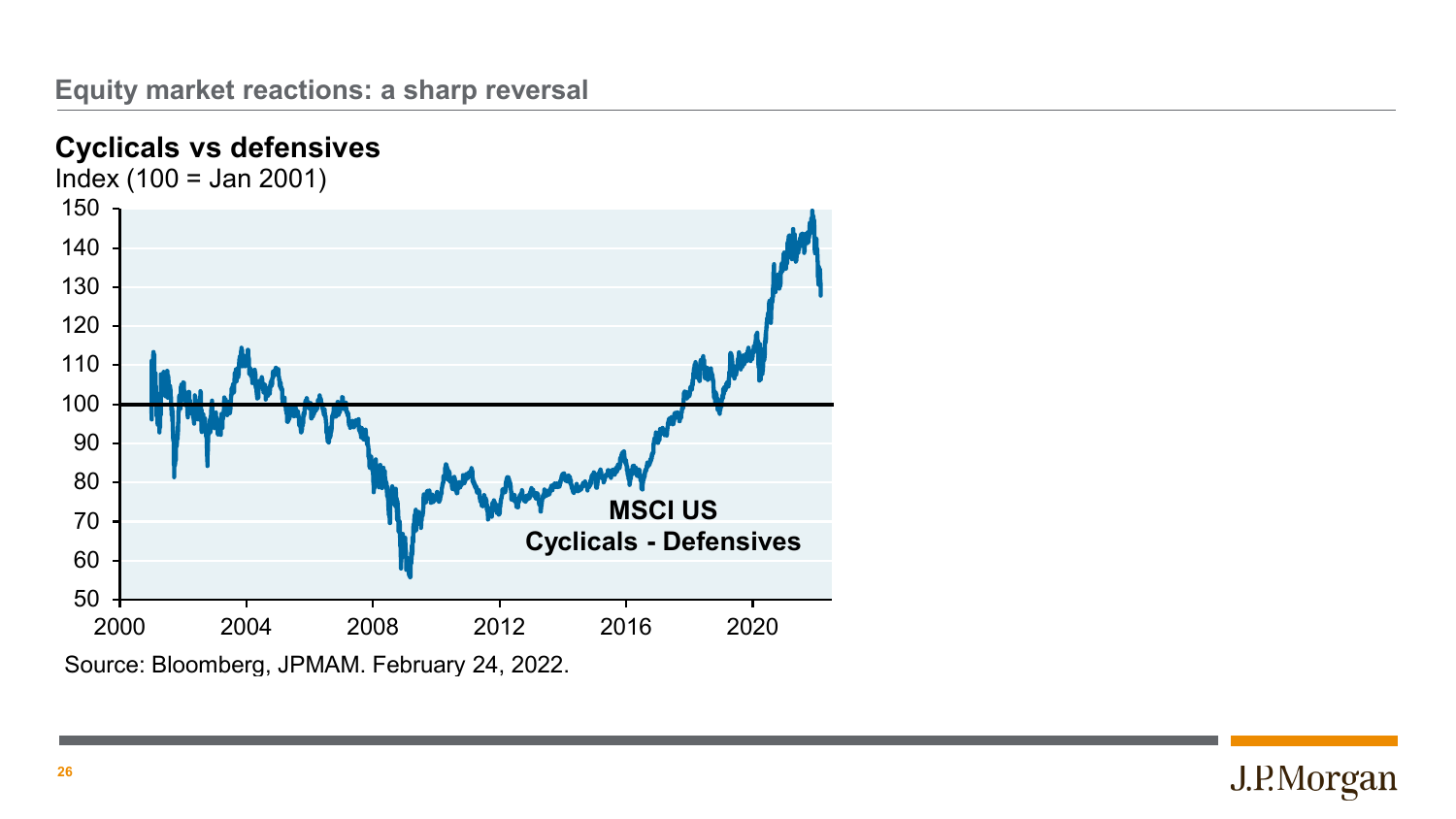**Equity market reactions: value stocks have regained some ground, but growth stocks still way ahead**

### 0.4x 0.6x 0.8x 1.0x 1.2x 1.4x 1.6x 0 100 200 300 400 500 600 700 800 900 1,000 1990 1995 2000 2005 2010 2015 2020 Value index Value index / growth index Source: Bloomberg, JPMAM. February 25, 2022. **Sector neutral value Value vs growth**



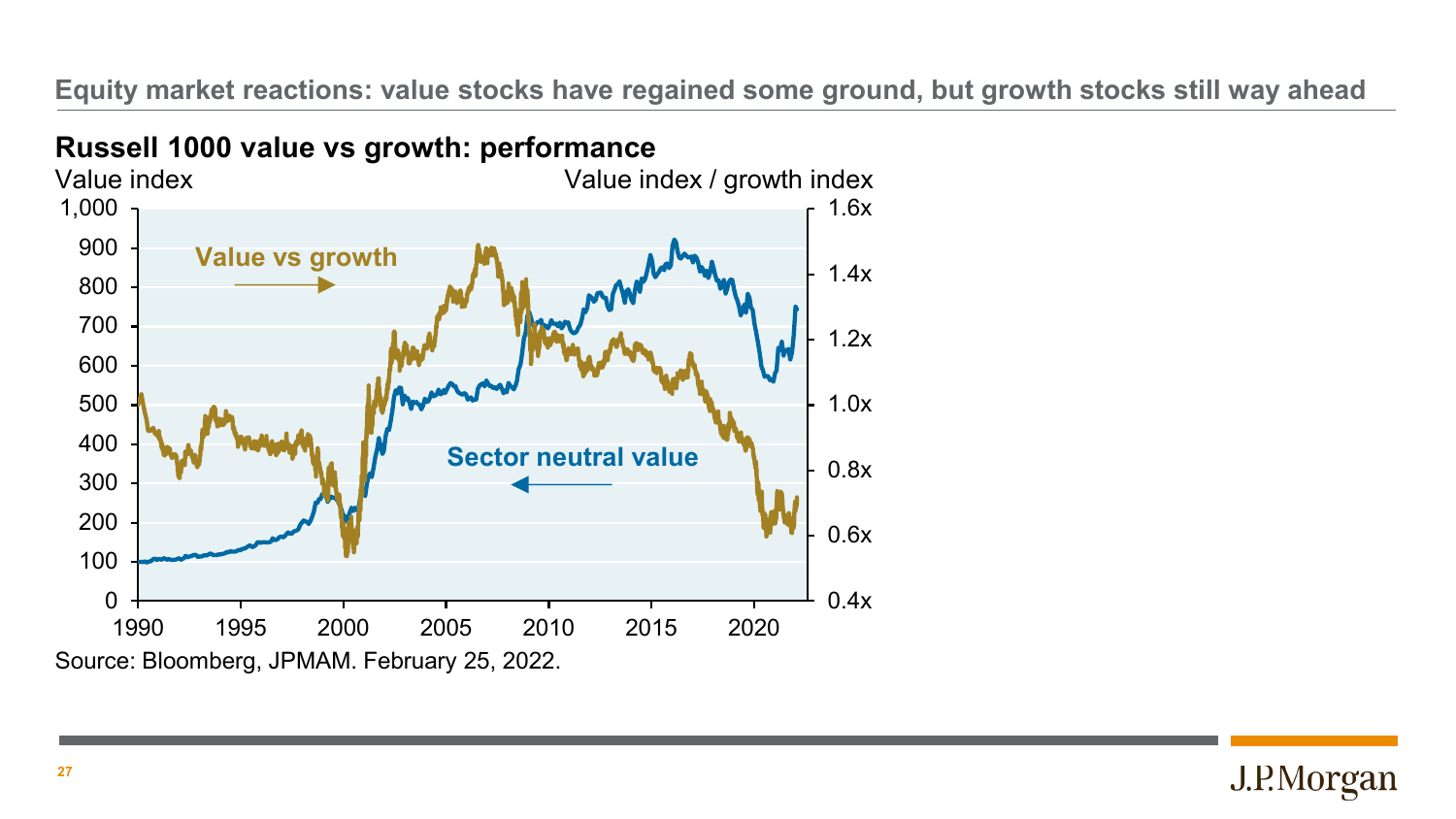### **Market repricing: some of the weakest links crumbling**



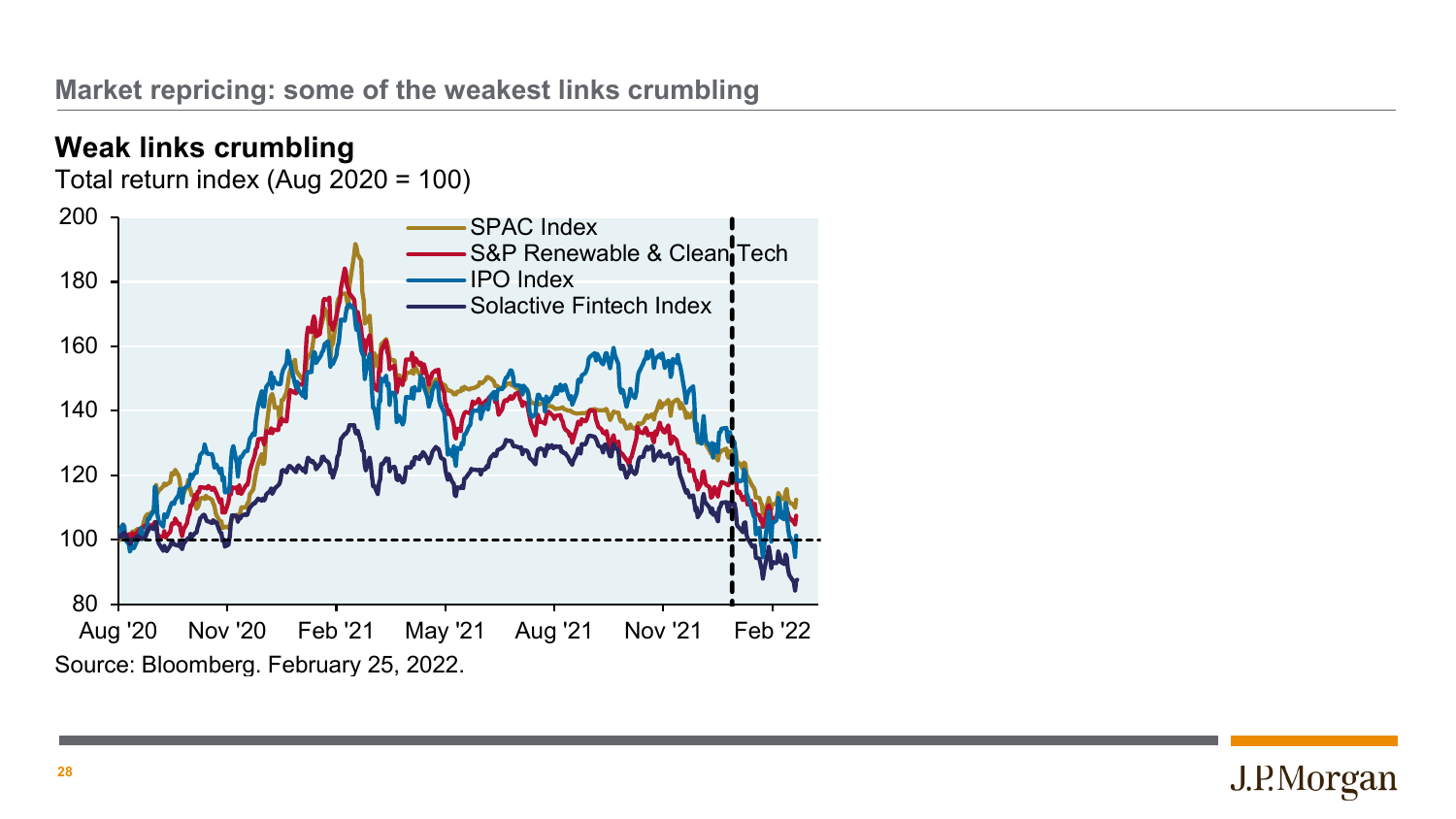## **Relative return of low operating margin companies**

Percent, cumulative return



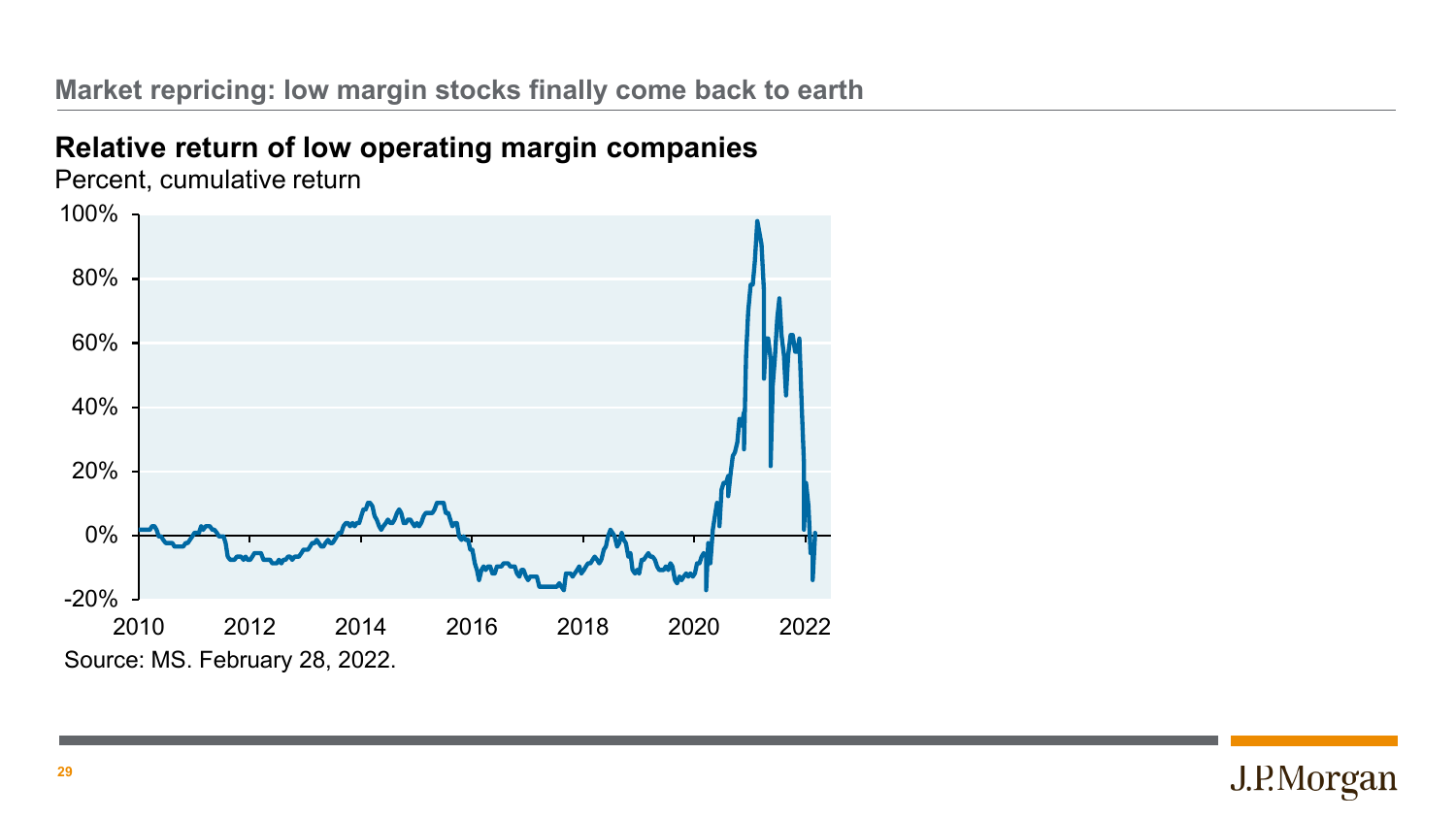## **Drawdowns of individual NASDAQ stocks from their respective peaks,** Number of stocks

250 200 No drawdown **No drawdown**150 100 50 0 >90% >85% >80% >75% >70% >65% >60% >55% >50% >45% >40% >35% >30% >25% >20% >15% >10% >95% >5% >0%

Source: Bloomberg, JPMAM. February 24, 2022. N = 2914.

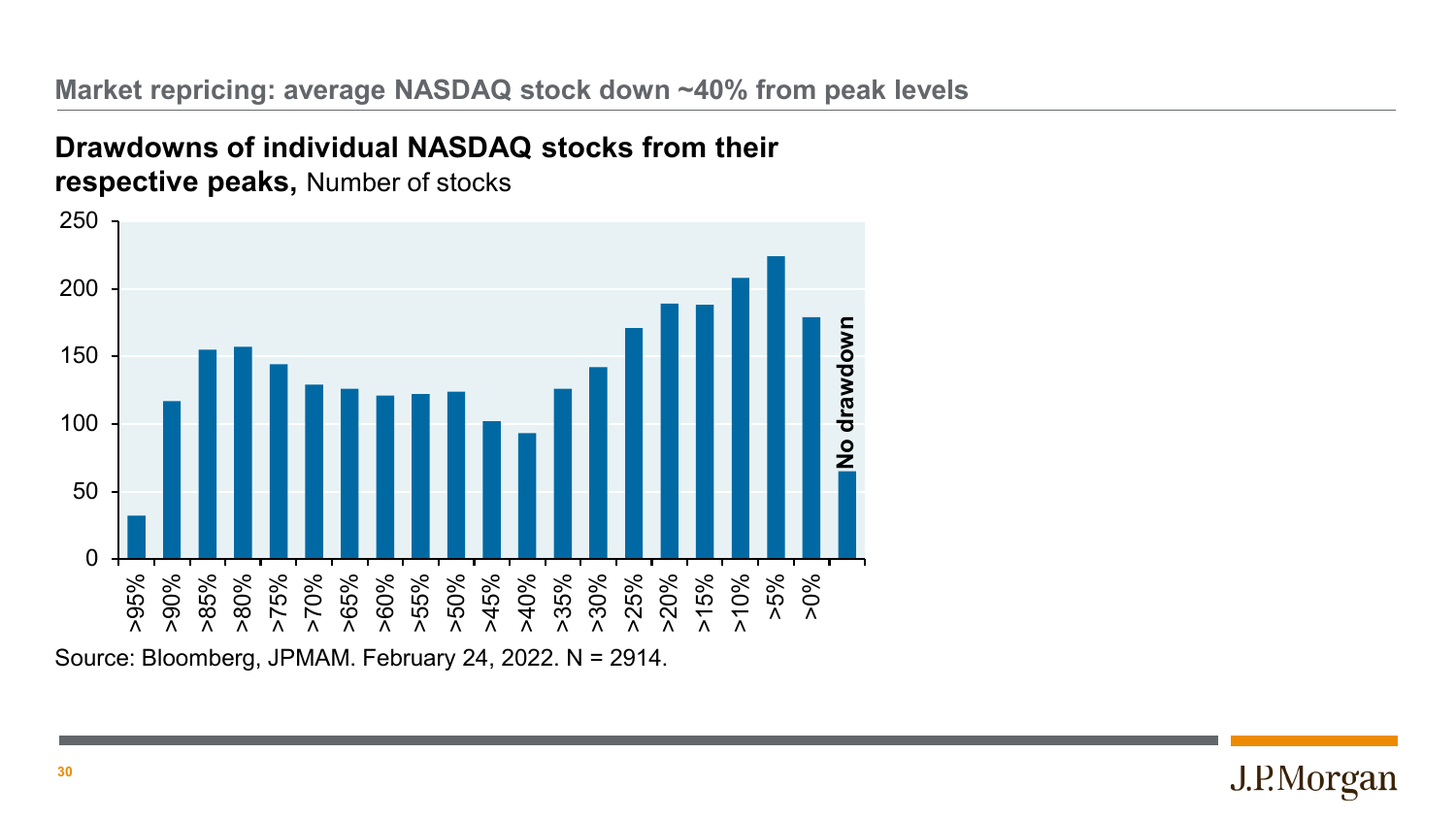### 100 200 300 400 500 600 700 800 900 2017 2018 2019 2020 2021 2022 ARK Innovation ETF Old economy basket: farm equipment, industrial REITs and office cleaning supplies / uniforms **The Tortoise and the Hare** Index (100 = Dec 2016) Source: Bloomberg, JPMAM. February 24, 2022.

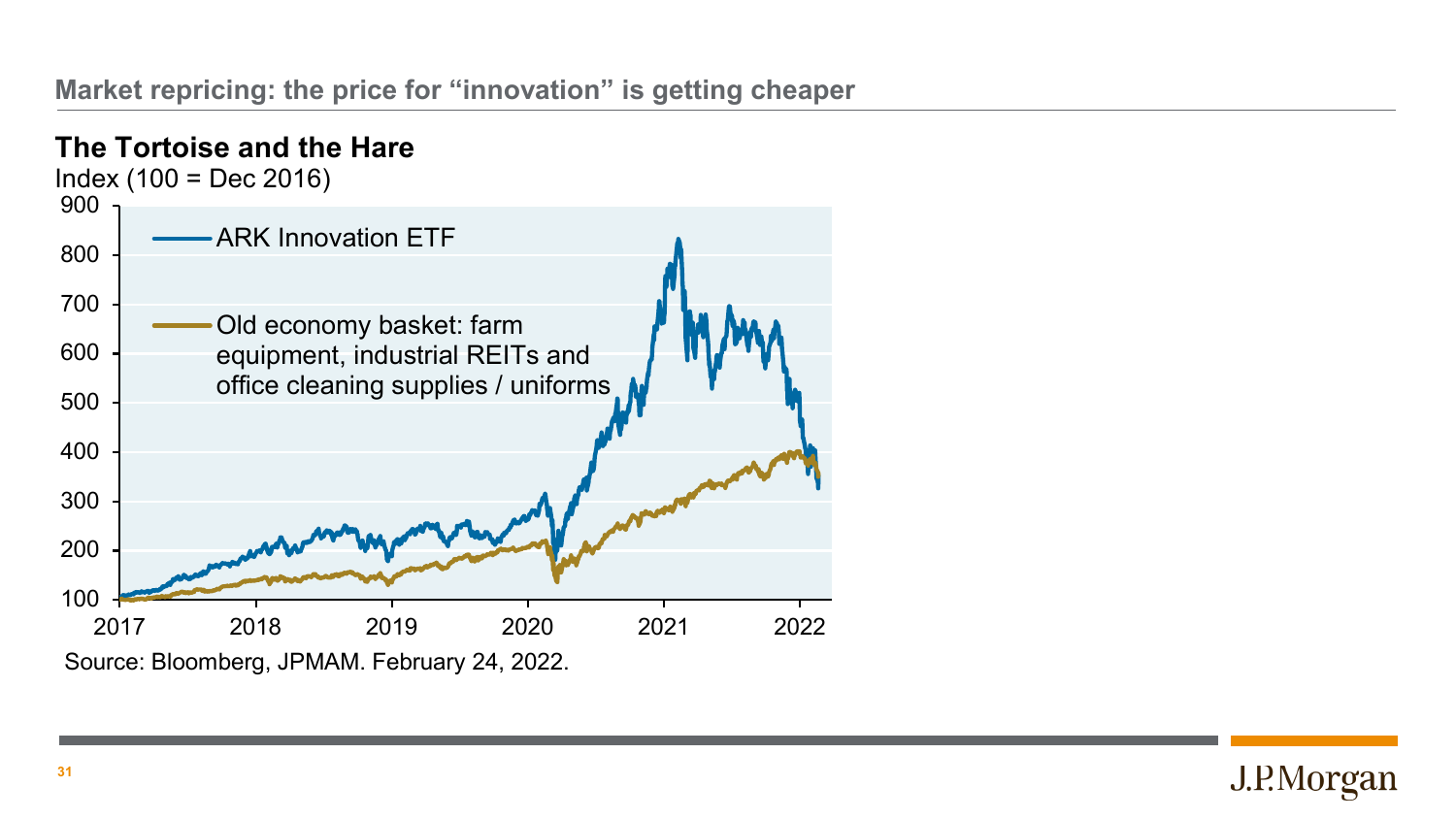## **Market repricing: biotech is now in deep value territory**

**Large cap biotech relative return vs US large cap stocks** %, twelve-month relative returns



### **Free cash flow yield of large cap biotech relative to tech & interactive media stocks**



Source: Empirical Research. February 23, 2022. Biotech excludes Moderna.

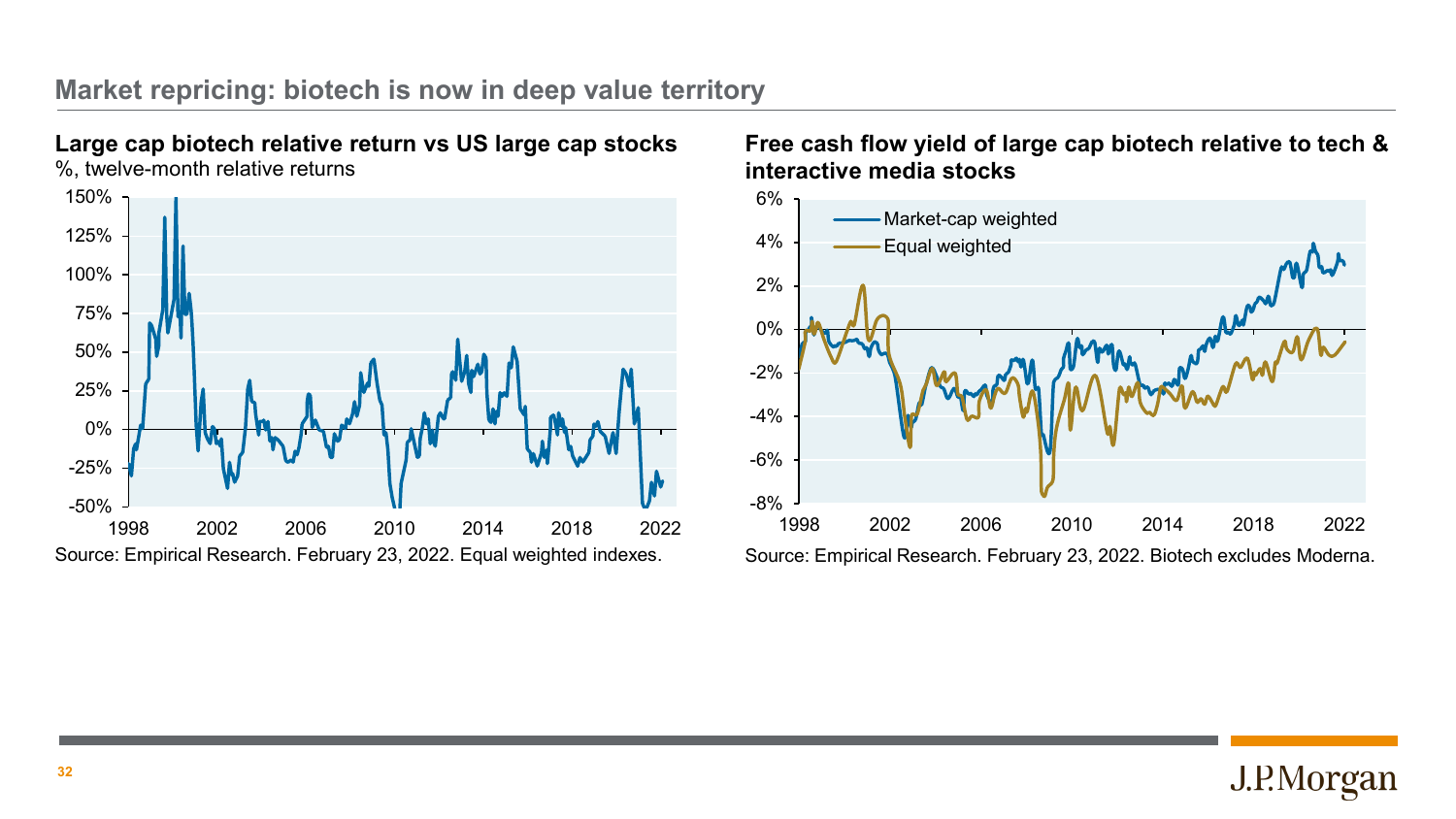### **Bright spots: capital spending and growth impulses were positive, pre-war**





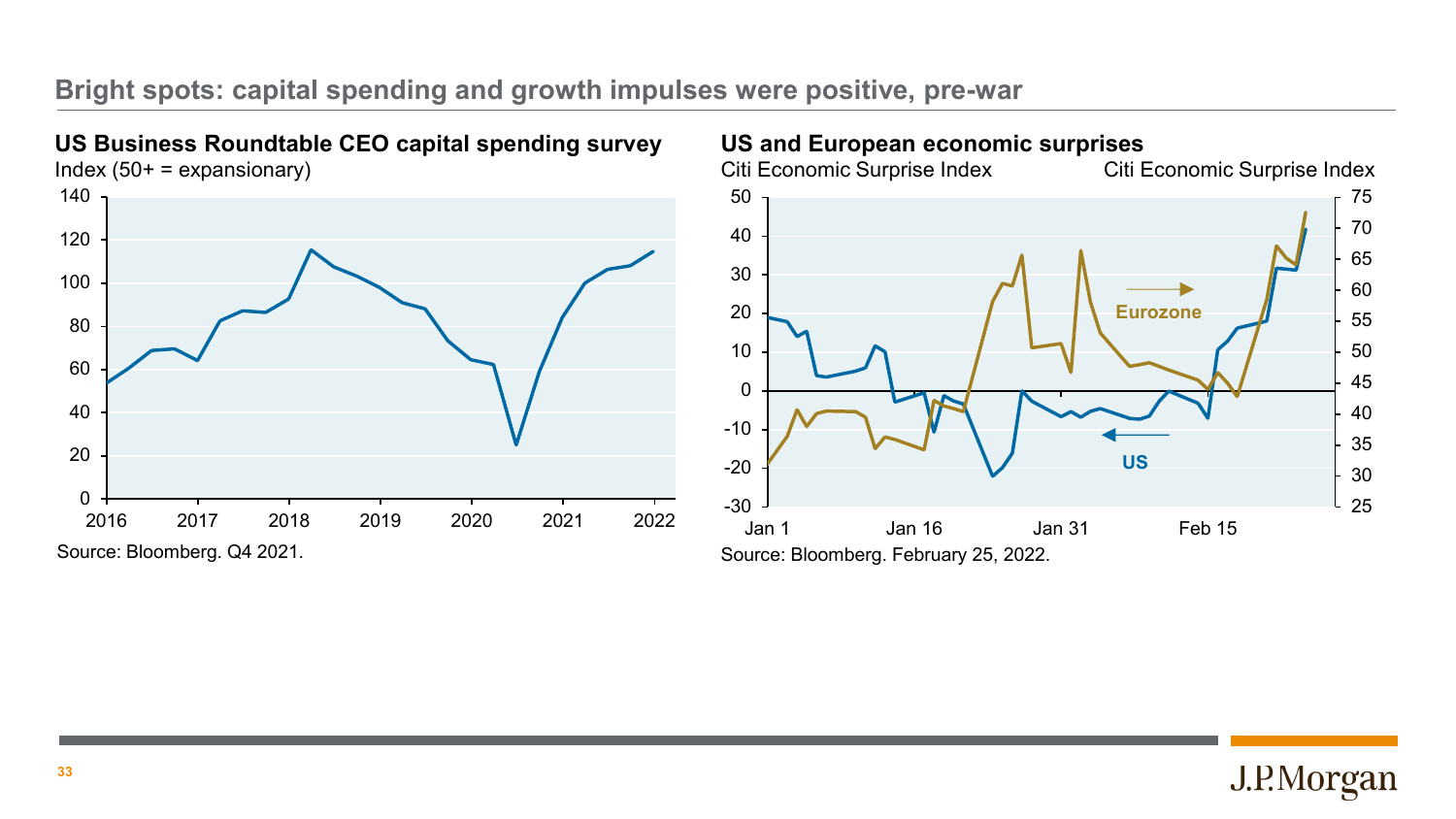### **Geopolitics are usually not drivers of equity markets 3-6 months later (July 2014** *Eye on the Market)* **But the exception is the 1973 Arab Israeli war and its energy consequences…**





Source: Bloomberg. April 2014. Equity index represents price returns.

**S&P 500 Index around military invasions and conflicts (1991 - today)** Index, month of invasion  $= 100$ 



Pre-conflict market and economic trends are almost always what drives equity markets

The exception: Israeli-Arab War of 1973, which led to a Saudi oil embargo against the US and a quadrupling of oil prices

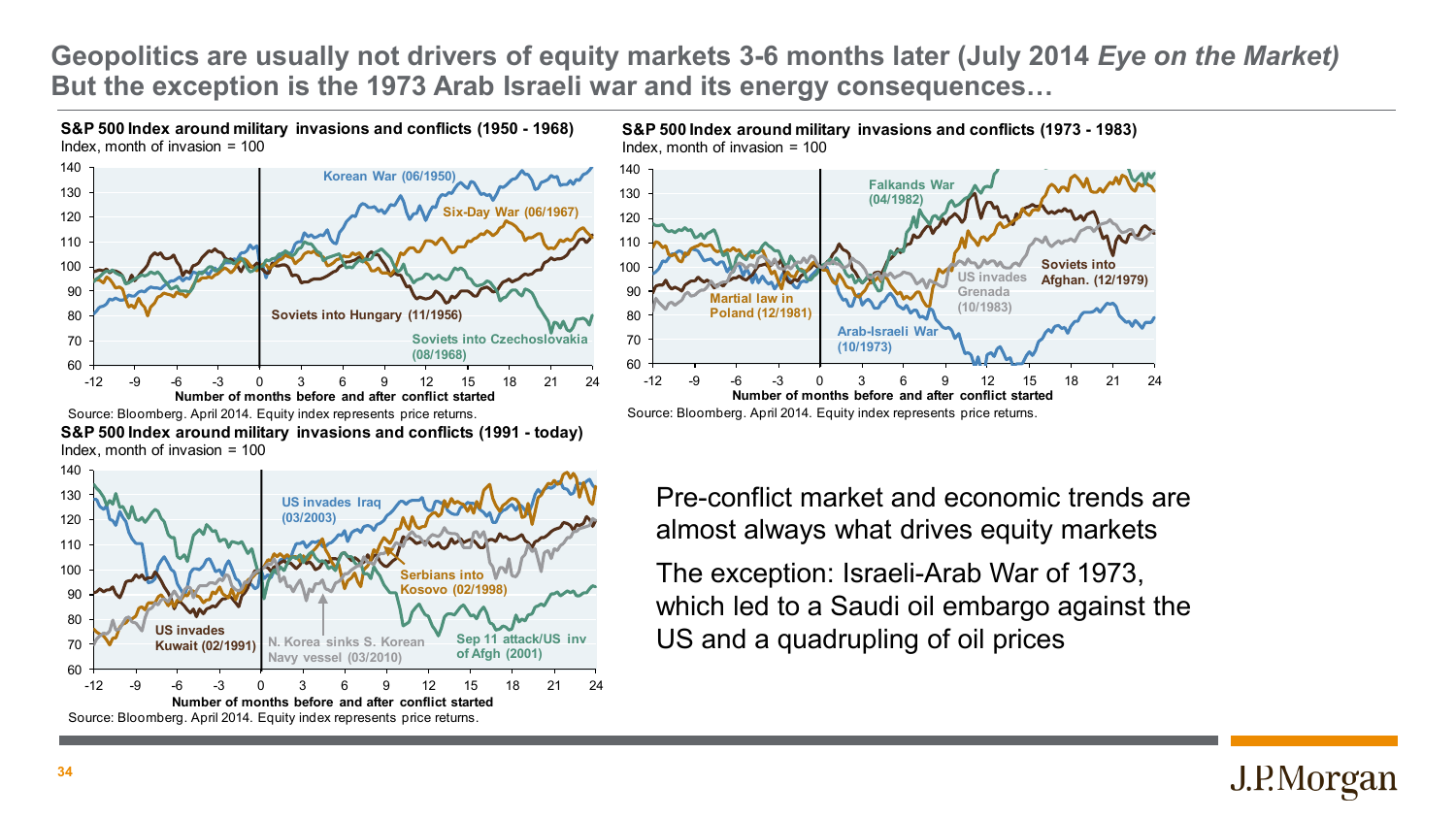**…which is yet another reminder of how important energy independence can be**



Net imports of oil, natural gas and coal in million tonnes of oil equiv.

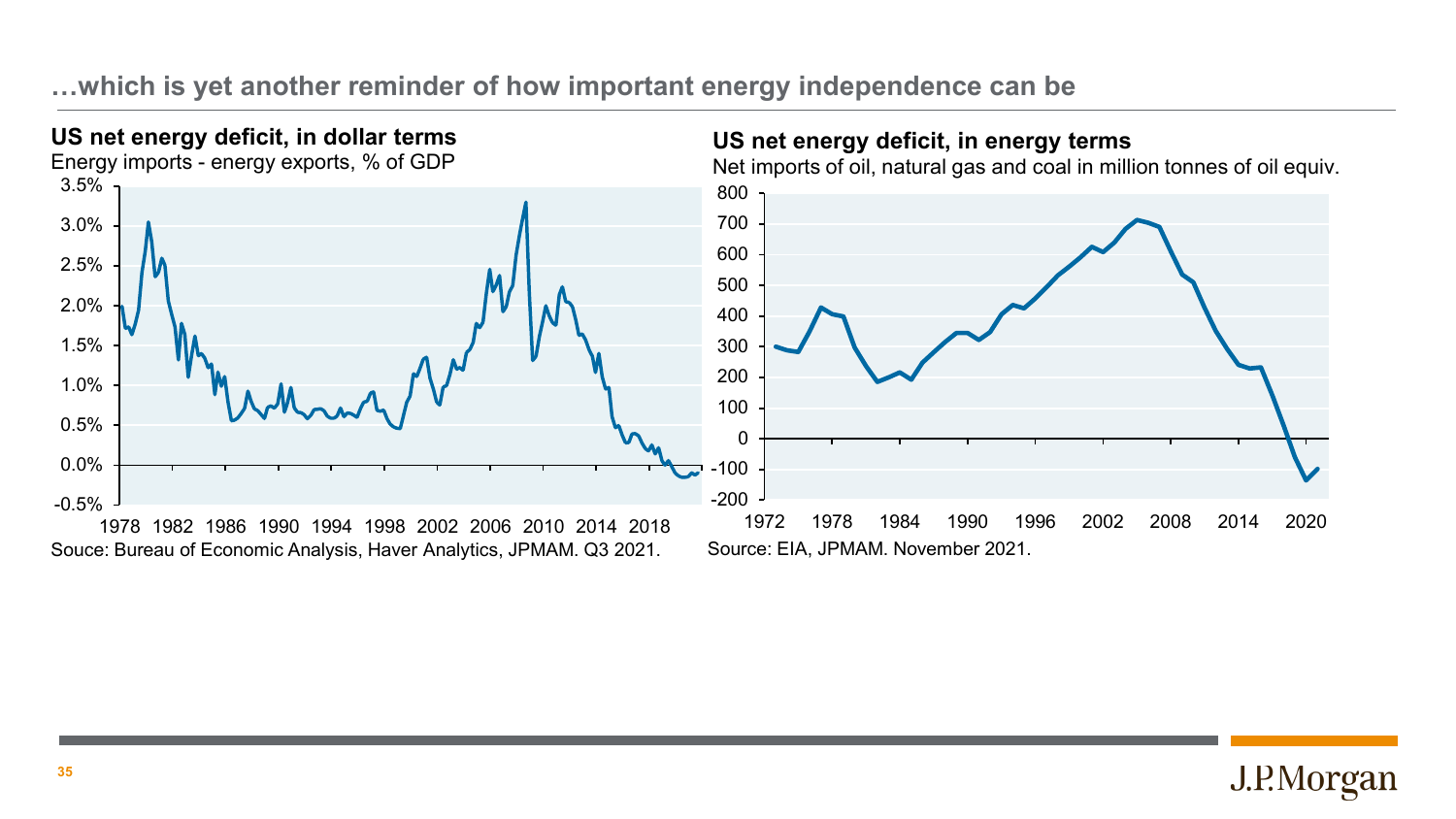## **Wrapping up**

- Near term equity market reaction may continue to be negative since most institutional and individual investors were not positioned for largest land war in Europe since WWII, and the largest jobs-workers gap as well
	- As usual, it will be difficult to time the bottom absent a global recession
	- A lot of the growth premium has now been eliminated, particularly for unprofitable YUC companies
- Energy consequences for Europe may result in eventual Western acceptance of the facts on the ground, even as tougher sanctions remain in place
- Fed to continue tightening and has difficult challenge ahead, but the unorthodox nature of the inflation spike due to the pandemic should help
	- Both policy rates and long rates still negative in real terms by end of 2022
- Still expecting 3.0% real US GDP growth in 2022, although year-end core inflation may still be over 3.5% and not decline to 2.5% until end of 2023

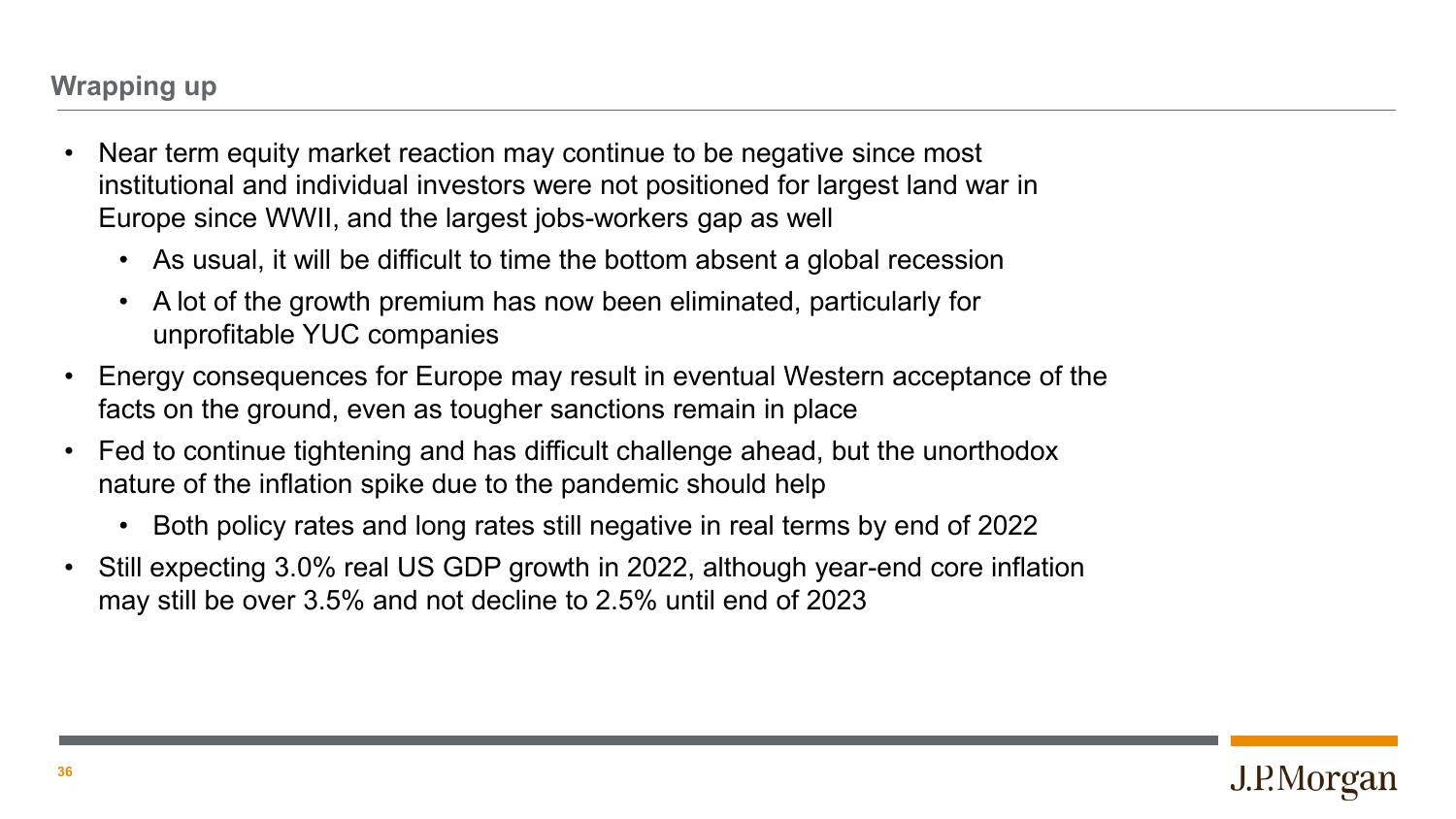**One day, we may discuss Taiwan and the decision by the West to accept China into the World Trade Organization in the early 2000's…but that is a topic for another time**



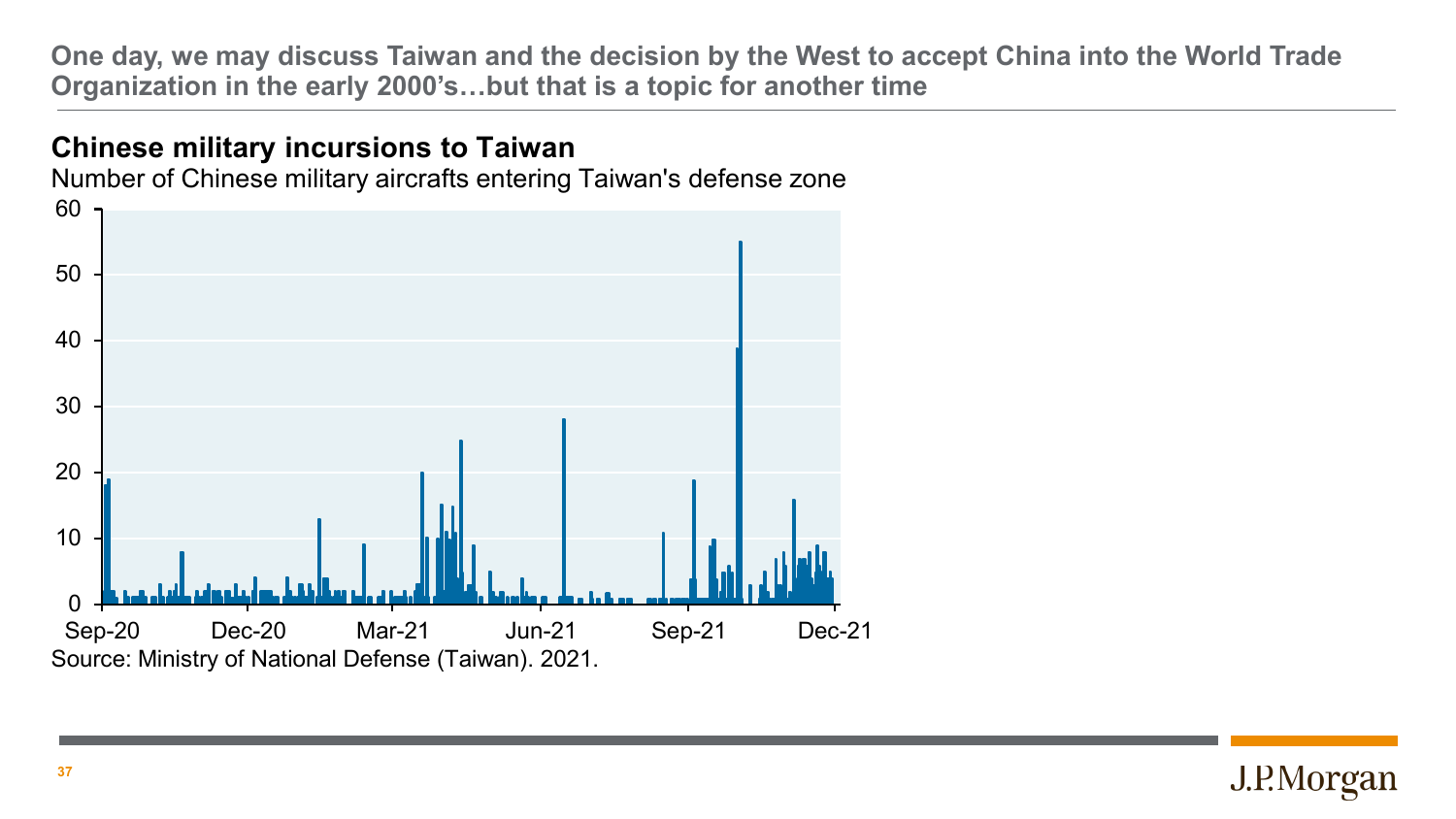#### **IMPORTANT INFORMATION**

This report uses rigorous security protocols for selected data sourced from Chase credit and debit card transactions to ensure all information is kept confidential and secure. All selected data is highly aggregated and all including names, account numbers, addresses, dates of birth, and Social Security Numbers, is removed from the data before the report's author receives it. The data in this report is not representative of Chase's overall cr population.

The views, opinions and estimates expressed herein constitute Michael Cembalest's judgment based on current market conditions and are subject to change without notice. Information herein may differ from those expressed by Morgan. This information in no way constitutes J.P. Morgan Research and should not be treated as such.

The views contained herein are not to be taken as advice or a recommendation to buy or sell any investment in any jurisdiction, nor is it a commitment from J.P. Morgan or any of its subsidiaries to participate in any of th herein. Any forecasts, figures, opinions or investment techniques and strategies set out are for information purposes only, based on certain assumptions and current market conditions and are subject to change without prior presented herein is considered to be accurate at the time of production. This material does not contain sufficient information to support an investment decision and it should not be relied upon by you in evaluating the mer securities or products. In addition, users should make an independent assessment of the legal, regulatory, tax, credit and accounting implications and determine, together with their own professional advisers, if any invest believed to be suitable to their personal goals. Investors should ensure that they obtain all available relevant information before making any investment. It should be noted that investment involves risks, the value of inv them may fluctuate in accordance with market conditions and taxation agreements and investors may not get back the full amount invested. Both past performance and vields are not reliable indicators of current and future re

Non-affiliated entities mentioned are for informational purposes only and should not be construed as an endorsement or sponsorship of J.P. Morgan Chase & Co. or its affiliates.

#### **For J.P. Morgan Asset Management Clients:**

J.P. Morgan Asset Management is the brand for the asset management business of JPMorgan Chase & Co. and its affiliates worldwide.

To the extent permitted by applicable law, we may record telephone calls and monitor electronic communications to comply with our legal and regulatory obligations and internal policies. Personal data will be collected, sto Morgan Asset Management in accordance with our privacy policies at <https://am.jpmorgan.com/global/privacy>.

#### **ACCESSIBILITY**

For U.S. only: If you are a person with a disability and need additional support in viewing the material, please call us at 1-800-343-1113 for assistance.

#### This communication is issued by the following entities:

In the United States, by J.P. Morgan Investment Management Inc. or J.P. Morgan Alternative Asset Management, Inc., both regulated by the Securities and Exchange Commission; in Latin America, for intended recipients' use on Morgan entities, as the case may be.; in Canada, for institutional clients' use only, by JPMorgan Asset Management (Canada) Inc., which is a registered Portfolio Manager and Exempt Market Dealer in all Canadian provinces a the Yukon and is also registered as an Investment Fund Manager in British Columbia, Ontario, Quebec and Newfoundland and Labrador. In the United Kingdom, by JPMorgan Asset Management (UK) Limited, which is authorized and r the Financial Conduct Authority: in other European jurisdictions, by JPMorgan Asset Management (Europe) S.à r.l. In Asia Pacific ("APAC"), by the following issuing entities and in the respective jurisdictions in which they JPMorgan Asset Management (Asia Pacific) Limited, or JPMorgan Funds (Asia) Limited, or JPMorgan Asset Management Real Assets (Asia) Limited, each of which is regulated by the Securities and Futures Commission of Hong Kong: Asset Management (Singapore) Limited (Co. Reg. No. 197601586K), which this advertisement or publication has not been reviewed by the Monetary Authority of Singapore; JPMorgan Asset Management (Taiwan) Limited; JPMorgan Ass Management (Japan) Limited, which is a member of the Investment Trusts Association, Japan, the Japan Investment Advisers Association, Type II Financial Instruments Firms Association and the Japan Securities Dealers Associa regulated by the Financial Services Agency (registration number "Kanto Local Finance Bureau (Financial Instruments Firm) No. 330"); in Australia, to wholesale clients only as defined in section 761A and 761G of the Corpora (Commonwealth), by JPMorgan Asset Management (Australia) Limited (ABN 55143832080) (AFSL 376919). For all other markets in APAC, to intended recipients only.

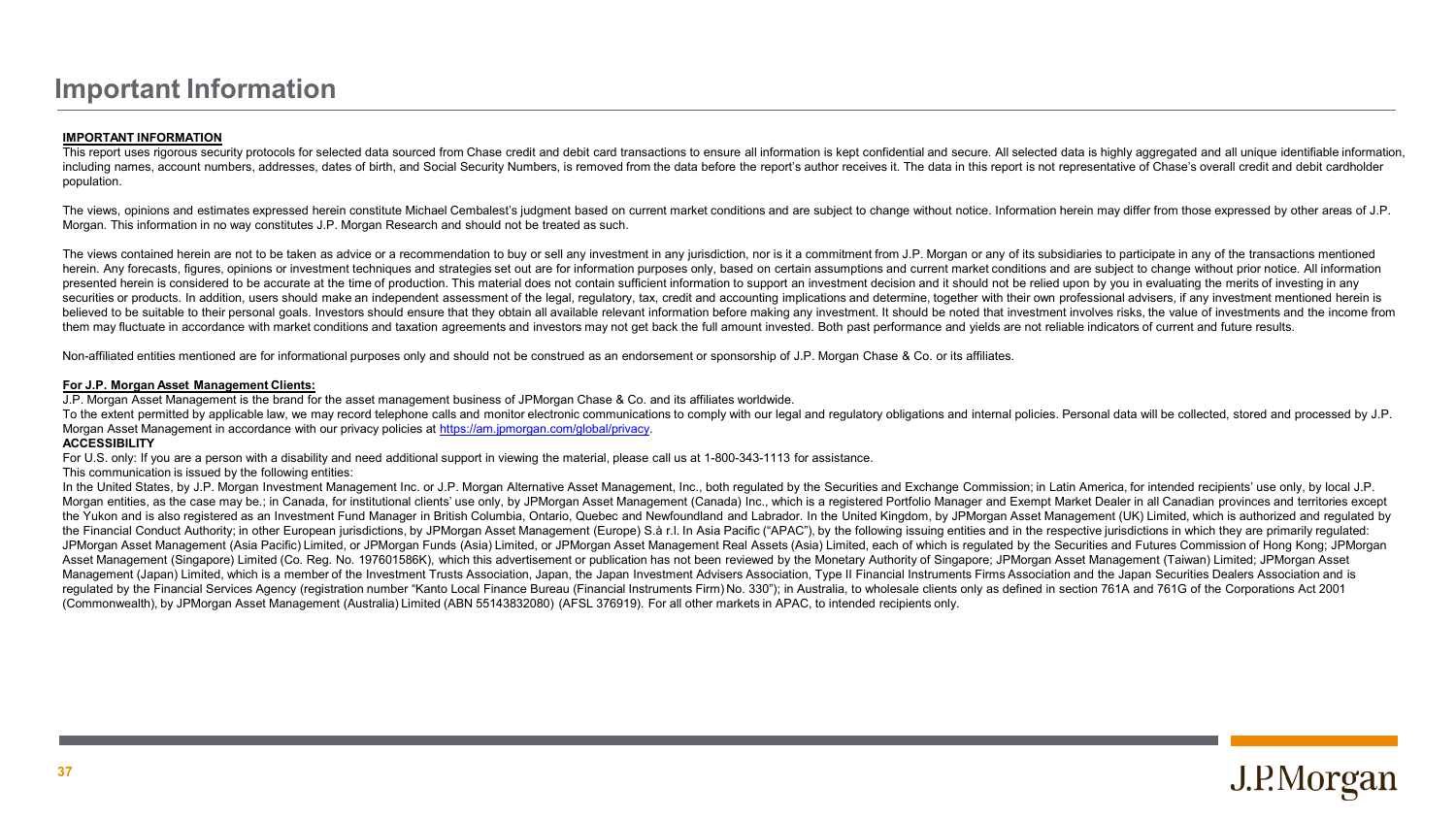#### **For J.P. Morgan Private Bank Clients:**

#### **ACCESSIBILITY**

J.P. Morgan is committed to making our products and services accessible to meet the financial services needs of all our clients. Please direct any accessibility issues to the Private Bank Client Service Center at 1-866-265

#### **LEGAL ENTITY, BRAND & REGULATORY INFORMATION**

In the **United States**, bank deposit accounts and related services, such as checking, savings and bank lending, are offered by JPMorgan Chase Bank, N.A. Member FDIC.

JPMorgan Chase Bank, N.A. and its affiliates (collectively "JPMCB") offer investment products, which may include bank-managed investment accounts and custody, as part of its trust and fiduciary services. Other investment p such as brokerage and advisory accounts, are offered through J.P. Morgan Securities LLC ("JPMS"), a member of FINRA and SIPC, JPMCB and JPMS are affiliated companies under the common control of JPM. Products not available states.

In Luxembourg, this material is issued by J.P. Morgan Bank Luxembourg S.A. (JPMBL), with registered office at European Bank and Business Centre, 6 route de Treves, L-2633, Senningerberg, Luxembourg, R.C.S Luxembourg B10.95 Authorized and requlated by Commission de Surveillance du Secteur Financier (CSSF) and jointly supervised by the European Central Bank (ECB) and the CSSF. J.P. Morgan Bank Luxembourg S.A. is authorized as a credit institut accordance with the Law of 5th April 1993. In the United Kingdom, this material is issued by J.P. Morgan Bank Luxembourg S.A., London Branch, registered office at 25 Bank Street, Canary Wharf, London E14 5JP. Authorised an Commission de Surveillance du Secteur Financier (CSSF) and jointly supervised by the European Central Bank (ECB) and the CSSF. Deemed authorised by the Prudential Regulation Authority. Subject to regulation by the Financia Authority and limited regulation by the Prudential Regulation Authority. Details of the Temporary Permissions Regime, which allows EEA-based firms to operate in the UK for a limited period while seeking full authorisation, Financial Conduct Authority's website.

In Spain, this material is distributed by J.P. Morgan Bank Luxembourg S.A., Sucursal en España, with registered office at Paseo de la Castellana, 31, 28046 Madrid, Spain, J.P. Morgan Bank Luxembourg S.A., Sucursal en Españ under number 1516 within the administrative registry of the Bank of Spain and supervised by the Spanish Securities Market Commission (CNMV). In Germany, this material is distributed by J.P. Morgan Bank Luxembourg S.A., Fra registered office at Taunustor 1 (TaunusTurm), 60310 Frankfurt, Germany, jointly supervised by the Commission de Surveillance du Secteur Financier (CSSF) and the European Central Bank (ECB), and in certain areas also super Bundesanstalt für Finanzdienstleistungsaufsicht (BaFin). In Italy, this material is distributed by J.P. Morgan Bank Luxembourg S.A., Milan Branch, registered office at Via Catena Adalberto 4. Milan 20121, Italy and requiated by Bank of Italy and the Commissione Nazionale per le Società e la Borsa (CONSOB). In the Netherlands, this material is distributed by J.P. Morgan Bank Luxembourg S.A., Amsterdam Branch, with registered office at World Trade Centre, Tower B, Strawinskylaan 1135, 1077 XX, Amsterdam, The Netherlands. J.P. Morgan Bank Luxembourg S.A., Amsterdam Branch is authorized and regulated by the Commission de S du Secteur Financier (CSSF) and jointly supervised by the European Central Bank (ECB) and the CSSF in Luxembourg; J.P. Morgan Bank Luxembourg S.A., Amsterdam Branch is also authorized and supervised by De Nederlandsche Ban and the Autoriteit Financiële Markten (AFM) in the Netherlands. Registered with the Kamer van Koophandel as a branch of J.P. Morgan Bank Luxembourg S.A. under registration number 71651845. In Denmark, this material is dist Morgan Bank Luxembourg. Copenhagen Br. filial af J.P. Morgan Bank Luxembourg S.A. with registered office at Kalvebod Brygge 39-41, 1560 Københayn V. Denmark, J.P. Morgan Bank Luxembourg, Copenhagen Br. filial af J.P. Morga Bank Luxembourg S.A. is authorized and regulated by Commission de Surveillance du Secteur Financier (CSSF) and jointly supervised by the European Central Bank (ECB) and the CSSF. J.P. Morgan Bank Luxembourg, Copenhagen Br, J.P. Morgan Bank Luxembourg S.A. is also subject to the supervision of Finanstilsynet (Danish FSA) and registered with Finanstilsynet as a branch of J.P. Morgan Bank Luxembourg S.A. under code 29009. In Sweden, this materi J.P. Morgan Bank Luxembourg S.A., Stockholm Bankfilial, with registered office at Hamngatan 15, Stockholm, 11147, Sweden. J.P. Morgan Bank Luxembourg S.A., Stockholm Bankfilial is authorized and regulated by Commission de Surveillance du Secteur Financier (CSSF) and jointly supervised by the European Central Bank (ECB) and the CSSF. J.P. Morgan Bank Luxembourg S.A., Stockholm Bankfilial is also subject to the supervision of Finansinspektion Registered with Finansinspektionen as a branch of J.P. Morgan Bank Luxembourg S.A. In France, this material is distributed by JPMorgan Chase Bank, N.A. ("JPMCB"), Paris branch, which is regulated by the French banking auth de Contrôle Prudentiel et de Résolution and Autorité des Marchés Financiers. In Switzerland, this material is distributed by J.P. Morgan (Suisse) SA, which is requiated in Switzerland by the Swiss Financial Market Supervis

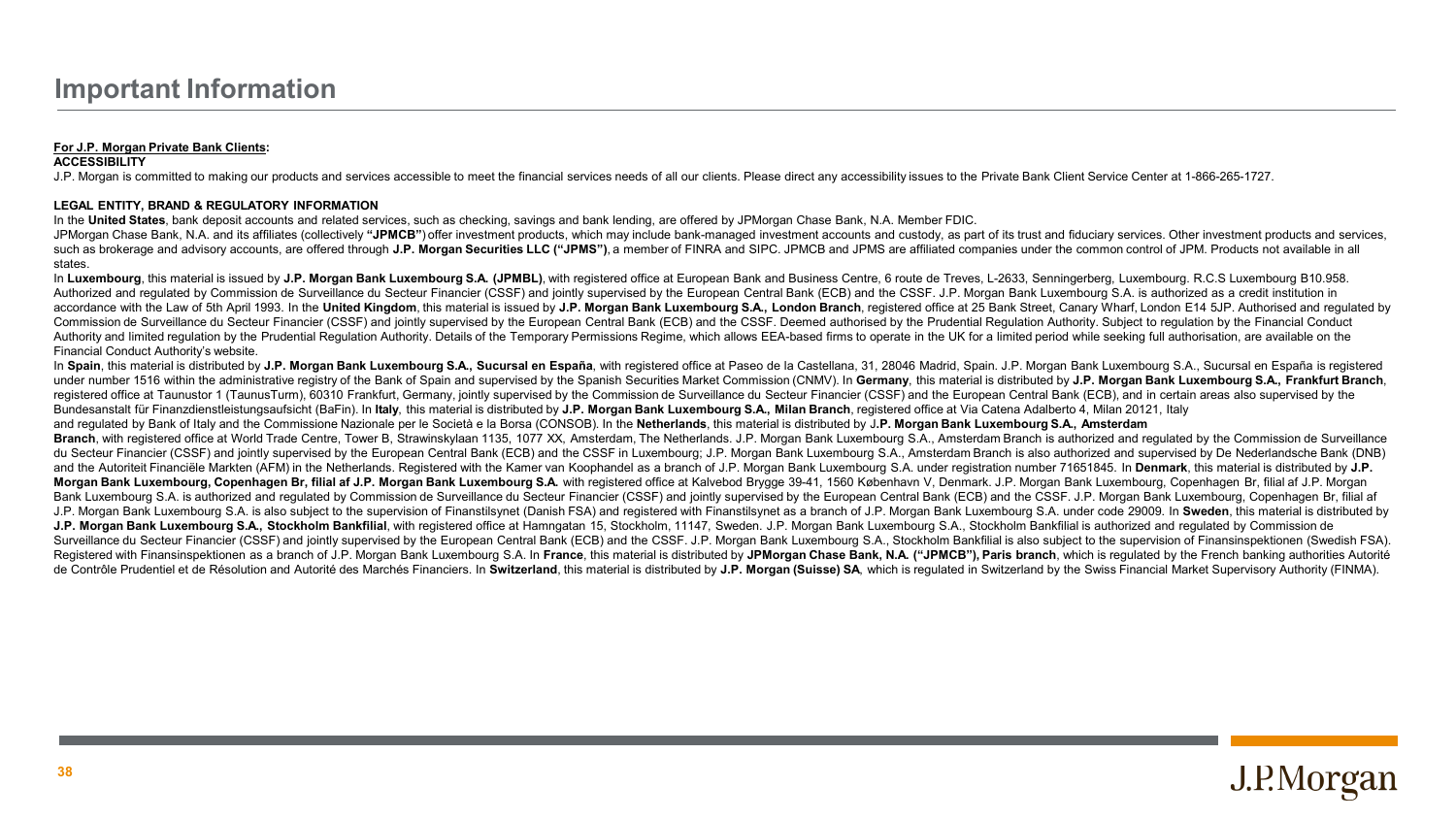### **Important Information**

In Hong Kong, this material is distributed by JPMCB, Hong Kong branch. JPMCB, Hong Kong branch is regulated by the Hong Kong Monetary Authority and the Securities and Futures Commission of Hong Kong. In Hong Kong, we will use your personal data for our marketing purposes without charge if you so request. In Singapore, this material is distributed by JPMCB, Singapore branch, JPMCB, Singapore branch is requiated by the Monetary Authority of S and advisory services and discretionary investment management services are provided to you by JPMCB. Hong Kong/Singapore branch (as notified to you). Banking and custody services are provided to you by JPMCB Singapore Bran contents of this document have not been reviewed by any regulatory authority in Hong Kong, Singapore or any other jurisdictions. You are advised to exercise caution in relation to this document. If you are in any doubt abo this document, you should obtain independent professional advice. For materials which constitute product advertisement under the Securities and Futures Act and the Financial Advisers Act, this advertisement has not been re Authority of Singapore. JPMorgan Chase Bank, N.A. is a national banking association chartered under the laws of the United States, and as a body corporate, its shareholder's liability is limited.

With respect to countries in Latin America, the distribution of this material may be restricted in certain jurisdictions. We may offer and/or sell to you securities or other financial instruments which may not be registere of a public offering under, the securities or other financial regulatory laws of your home country. Such securities or instruments are offered and/or sold to you on a private basis only. Any communication by us to you rega instruments, including without limitation the delivery of a prospectus, term sheet or other offering document, is not intended by us as an offer to sell or a solicitation of an offer to buy any securities or instruments in offer or a solicitation is unlawful. Furthermore, such securities or instruments may be subject to certain requlatory and/or contractual restrictions on subsequent transfer by you, and you are solely responsible for ascert restrictions. To the extent this content makes reference to a fund, the Fund may not be publicly offered in any Latin American country, without previous registration of such fund's securities in compliance with the laws of Public offering of any security, including the shares of the Fund, without previous registration at Brazilian Securities and Exchange Commission—CVM is completely prohibited. Some products or services contained in the mate currently provided by the Brazilian and Mexican platforms.

JPMorgan Chase Bank, N.A. (JPMCBNA) (ABN 43 074 112 011/AFS Licence No: 238367) is regulated by the Australian Securities and Investment Commission and the Australian Prudential Regulation Authority. Material provided by JPMCBNA in Australia is to "wholesale clients" only. For the purposes of this paragraph the term "wholesale client" has the meaning given in section 761G of the Corporations Act 2001 (Cth). not a Wholesale Client now or if you cease to be a Wholesale Client at any time in the future.

JPMS is a registered foreign company (overseas) (ARBN 109293610) incorporated in Delaware, U.S.A. Under Australian financial services licensing requirements, carrying on a financial services business in Australia requires provider, such as J.P. Morgan Securities LLC (JPMS), to hold an Australian Financial Services Licence (AFSL), unless an exemption applies. JPMS is exempt from the requirement to hold an AFSL under the Corporations Act 2001 in respect of financial services it provides to you, and is regulated by the SEC, FINRA and CFTC under U.S. laws, which differ from Australian laws. Material provided by JPMS in Australia is to "wholesale clients" only. Th provided in this material is not intended to be, and must not be, distributed or passed on, directly or indirectly, to any other class of persons in Australia. For the purposes of this paragraph the term "wholesale client" 761G of the Act. Please inform us immediately if you are not a Wholesale Client now or if you cease to be a Wholesale Client at any time in the future.

This material has not been prepared specifically for Australian investors. It:

• May contain references to dollar amounts which are not Australian dollars;

• May contain financial information which is not prepared in accordance with Australian law or practices;

• May not address risks associated with investment in foreign currency denominated investments; and

• Does not address Australian tax issues.

References to "J.P. Morgan" are to JPM, its subsidiaries and affiliates worldwide. "J.P. Morgan Private Bank" is the brand name for the private banking business conducted by JPM. This material is intended for your personal use and should not be circulated to or used by any other person, or duplicated for non-personal use, without our permission. If you have any questions or no longer wish to receive these communications, please contact your J.P. Morgan team.

© 2022 JPMorgan Chase & Co. All rights reserved.